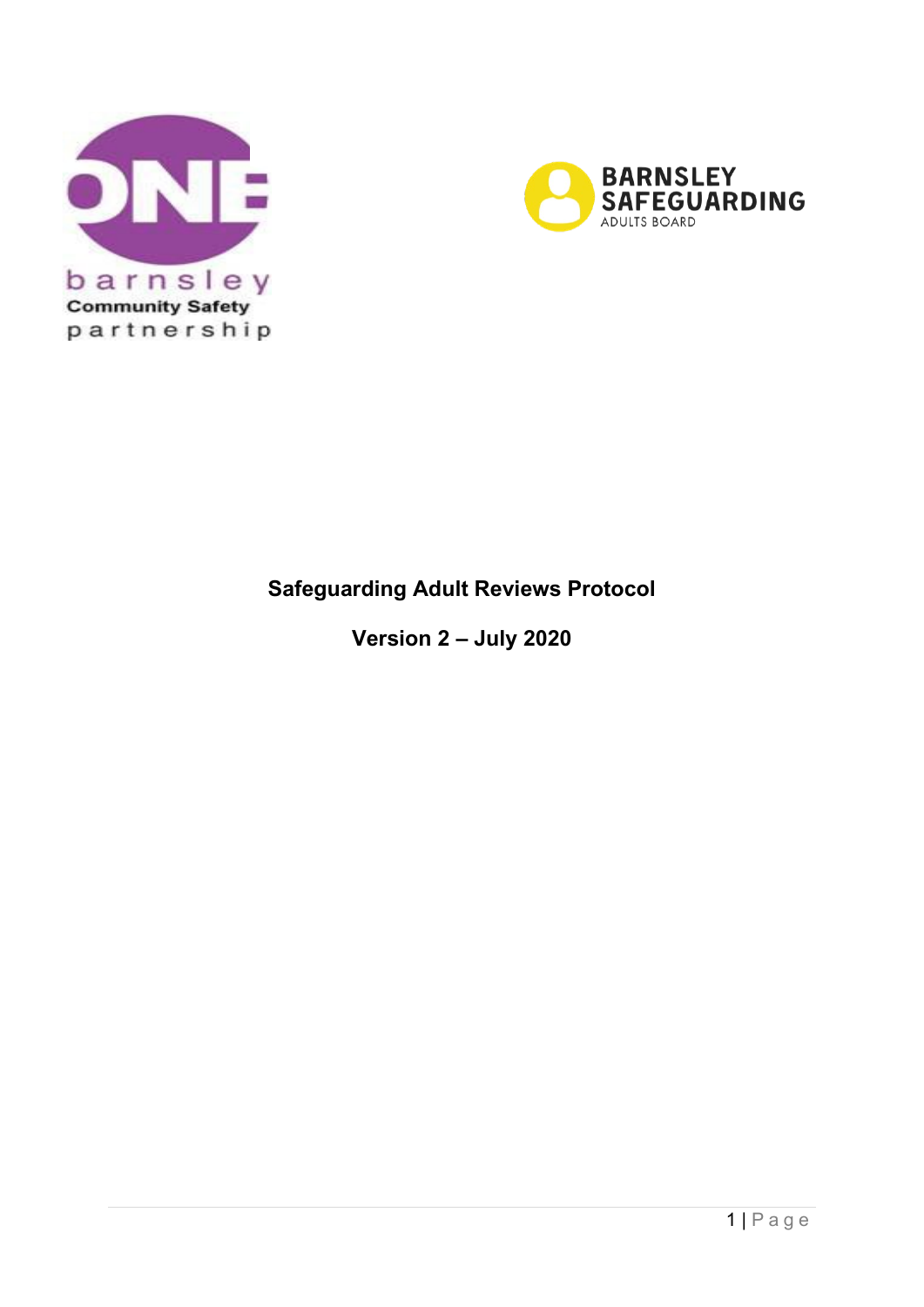| <b>Contents</b> |                                                                                                                                                                                                                                                                                                                                  | Page No   |
|-----------------|----------------------------------------------------------------------------------------------------------------------------------------------------------------------------------------------------------------------------------------------------------------------------------------------------------------------------------|-----------|
| 1.              | <b>Introduction</b>                                                                                                                                                                                                                                                                                                              | 3         |
| 2.              | <b>What is a Serious Adult Review</b>                                                                                                                                                                                                                                                                                            | 3         |
| 3.              | The purpose of a Serious Adult Review                                                                                                                                                                                                                                                                                            | 4         |
| 4.              | <b>Responsibility for DHR's</b>                                                                                                                                                                                                                                                                                                  | 4         |
| 5.              | Notification of a serious safeguarding incident                                                                                                                                                                                                                                                                                  | 5         |
| 6.              | <b>Barnsley DHR/SAR Executive Group</b>                                                                                                                                                                                                                                                                                          | 6         |
| 7.              | <b>Decision to Conduct a Serious Adult Review</b>                                                                                                                                                                                                                                                                                | 8         |
| 8.              | <b>Conducting the review</b>                                                                                                                                                                                                                                                                                                     | 9         |
| 9.              | <b>Individual Management Reviews (IMRs)</b>                                                                                                                                                                                                                                                                                      | 10        |
| 10.             | <b>Timescales for Conducting a Serious Adult Review</b>                                                                                                                                                                                                                                                                          | 11        |
| 11.             | <b>Disclosure and Criminal Proceedings</b>                                                                                                                                                                                                                                                                                       | 12        |
| 12.             | <b>Involvement of Family Members, Friends, and other Support</b><br><b>Networks</b>                                                                                                                                                                                                                                              | 12        |
| 13.             | <b>The Report</b>                                                                                                                                                                                                                                                                                                                | 13        |
| 14.             | <b>Action Plans</b>                                                                                                                                                                                                                                                                                                              | 15        |
| 15.             | <b>Findings from Safeguarding Adult Reviews</b>                                                                                                                                                                                                                                                                                  | 15        |
| 16.             | <b>Learning from Safeguarding Adult Reviews</b>                                                                                                                                                                                                                                                                                  | 16        |
| 14.             | <b>Appendices</b><br>1. Flow chart<br>2 & 3 Letter requesting information<br>3a. Chronology<br>4. Invite letter to Executive Group<br>6. Agenda template Executive Group<br>8. Notifying family letter<br>9. Individual Management Review Terms of Reference and Report<br><b>Template</b><br>10. Checklist for an excellent IMR | $17 - 37$ |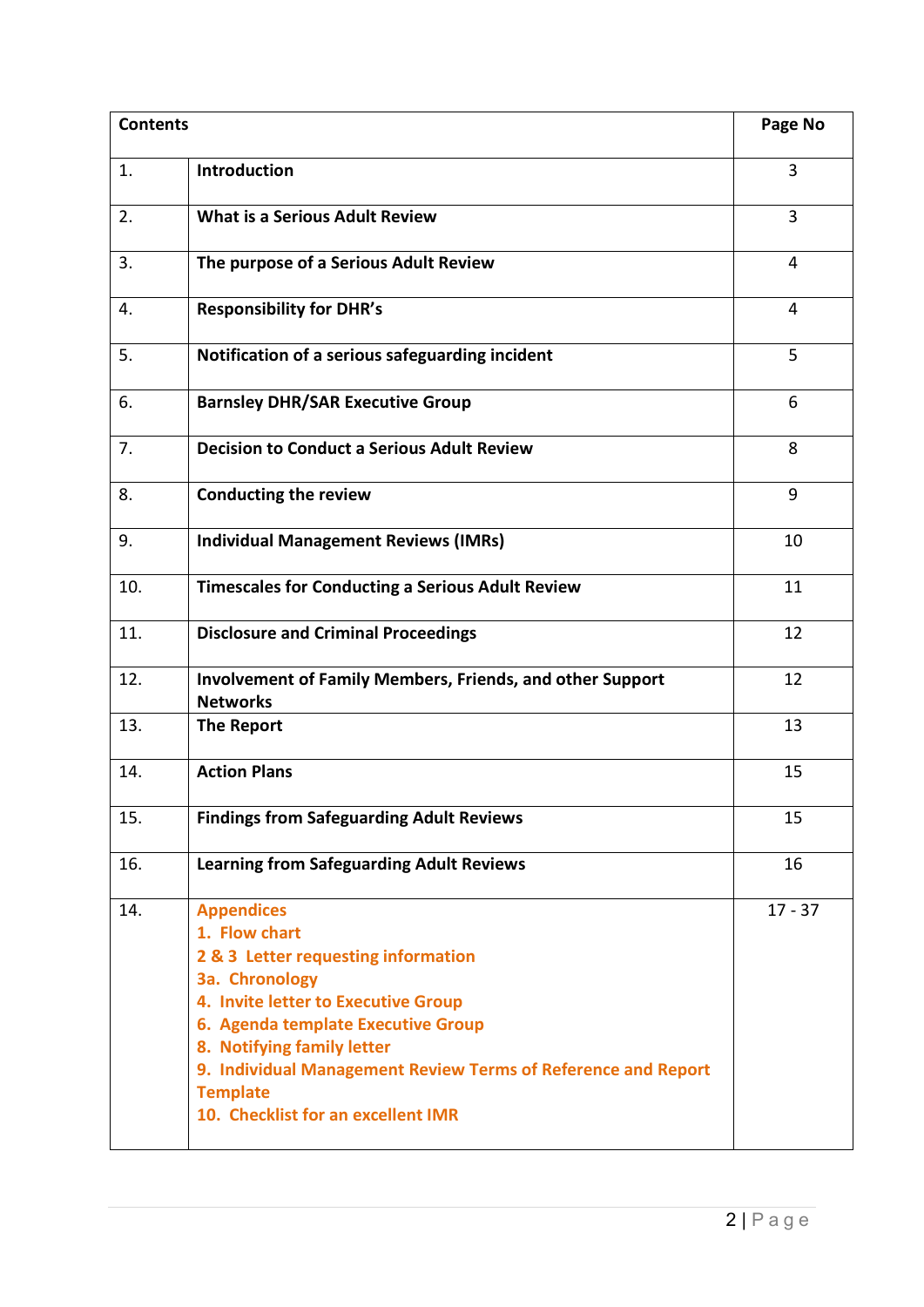# **1. Introduction**

 This document provides guidance on the process for managing a Safeguarding Adult Review (SAR) in Barnsley. The requirement to undertake Safeguarding Adult Reviews is contained in the Care Act 2014 and Chapter 14 of the Care and Support Statutory Guidance (updated March 2016).

# **2. What is a Safeguarding Adult Review?**

 arrange a SAR when an adult in its area with care and support needs dies as a result of Section 44, the Care Act 2014 stipulates that Safeguarding Adults Boards (SABs) must abuse or neglect, whether known or suspected, and there is concern that partner agencies could have worked more effectively to protect the adult.

 not died, but the SAB knows or suspects that the adult has experienced serious abuse SABs must also arrange a SAR if an adult with care and support needs, in its area has or neglect.

 for example the individual was likely to have died but for an intervention, or suffered permanent harm or has reduced capacity or quality of life (whether because of physical In the context of SARs, something can be considered serious abuse or neglect where, or psychological effects) as a result of the abuse or neglect.

 SABs may arrange for a SAR in any other situations involving an adult in its area with care and support needs, whether or not they are being met by the Local Authority. The worked especially well. The SAB decides when a SAR is necessary, arranges for its conduct and if it so decides, implements the findings.<br>The criteria are met when: SAB may also commission a SAR in other circumstances where it feels it would be useful, including learning from 'near misses' and situations where the arrangements

- suspected to be a factor in their death; or • An adult at risk dies (including death by suicide) and abuse or neglect is known or
- health or development through abuse or neglect; **and one of the following:**  • An adult has sustained a potentially life threatening injury through abuse, neglect, serious sexual abuse or sustained serious and permanent impairment of
- • Where procedures may have failed and the case gives rise to serious concerns about the way in which local professionals and/or services worked together to safeguard adults at risk;
- larger scale and may require more time; • Serious or apparently systematic abuse that takes place in an institution or when multiple abusers are involved. Such reviews are likely to be more complex, on a
- Where circumstances give rise to serious public concern or adverse media interest in relation to an adult/adults at risk.

There is an expectation that individuals, agencies, organisations, cooperate with the review but the Act also gives Boards the power to require information from relevant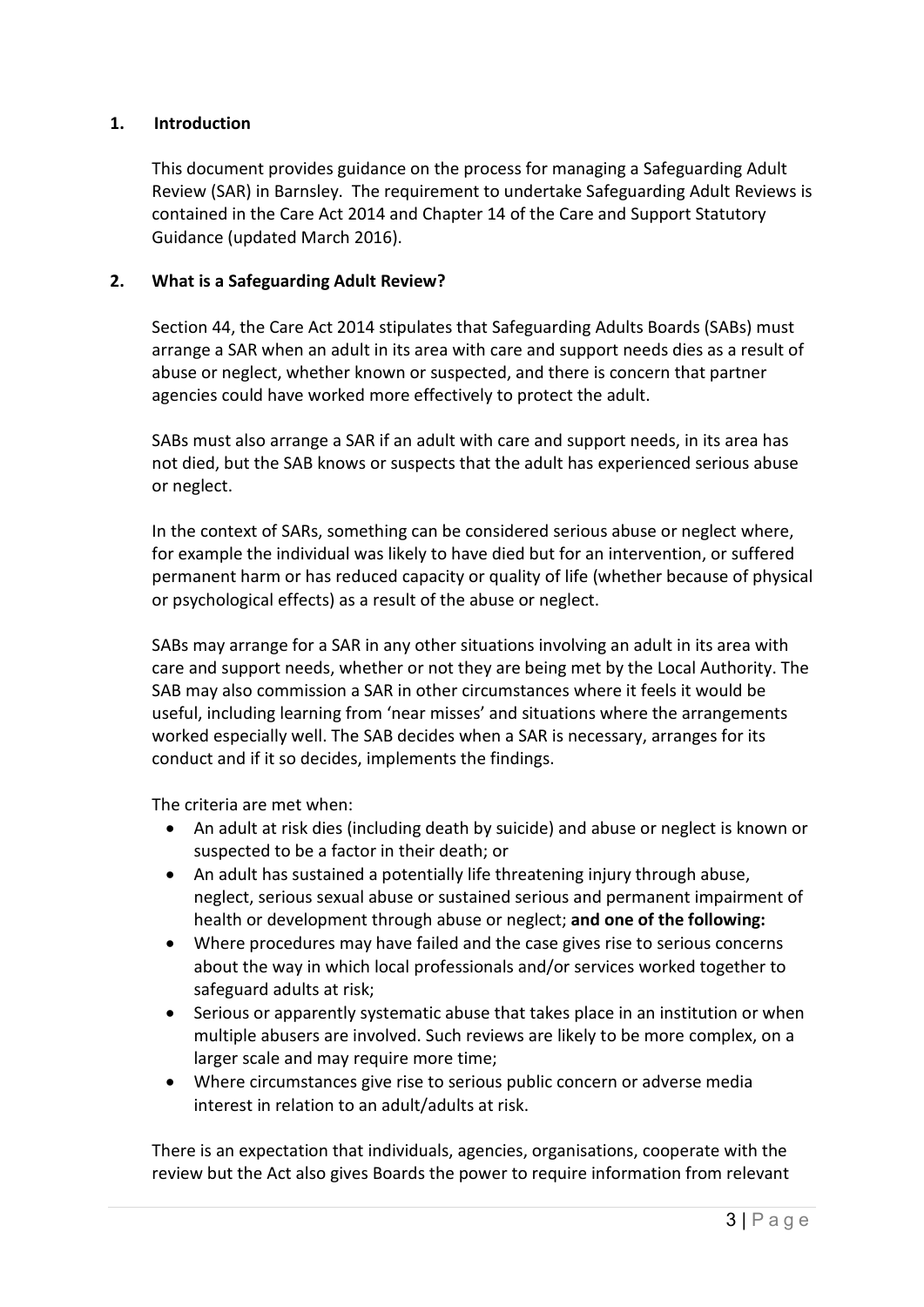parties. The SAB should decide when a SAR is necessary, arrange for its conduct and if it so decides, implement the findings.

 SARs should reflect the six safeguarding principles and should also apply the following principles:

- • there should be a culture of continuous learning and improvement across the organisations that work together to safeguard and promote the wellbeing and empowerment of adults, identifying opportunities to draw on what works and promote good practice;
- • the approach taken to reviews should be proportionate according to the scale and level of complexity of the issues being examined;
- reviews of serious cases should be led by individuals who are independent of the case under review and of the organisations whose actions are being reviewed;
- perspectives without fear of being blamed for actions they took in good faith; and • professionals should be involved fully in reviews and invited to contribute their
- they are going to be involved and their expectations should be managed • families should be invited to contribute to reviews. They should understand how appropriately and sensitively.

# **3 What is the purpose of a Safeguarding Adult Review?**

 responsible for disseminating the learning from it, should ensure that the the responsibility of the SAR to apportion blame. Such matters will be dealt with by the Coroner's or criminal courts, or other bodies. The purpose of all SARs is to keep the focus on learning. The final SAR report and those recommendations can be translated into practice, not just for those involved but to a wider audience to support 'prevention strategies' and influence strategic plans. It is not for a SAR to investigate how a death or serious incident happened. Neither is it

# **4 Who has responsibility for commissioning a SAR?**

 The overall responsibility for establishing and conducting a SAR rests with the Safeguarding Adults Board of the Local Authority area in which the victim was normally resident at the time of the incident.

 If the victim had no established address prior to the incident, lead responsibility will rest with the area where the victim was last known to have frequented as a first option and then considered on a case by case basis.

In Barnsley the consideration of whether to undertake a SAR is delegated to an Executive Group of the Barnsley CSP/SAB. Note this is a joint group that considers Domestic Homicide Reviews and Safeguarding Adult Reviews at the same time.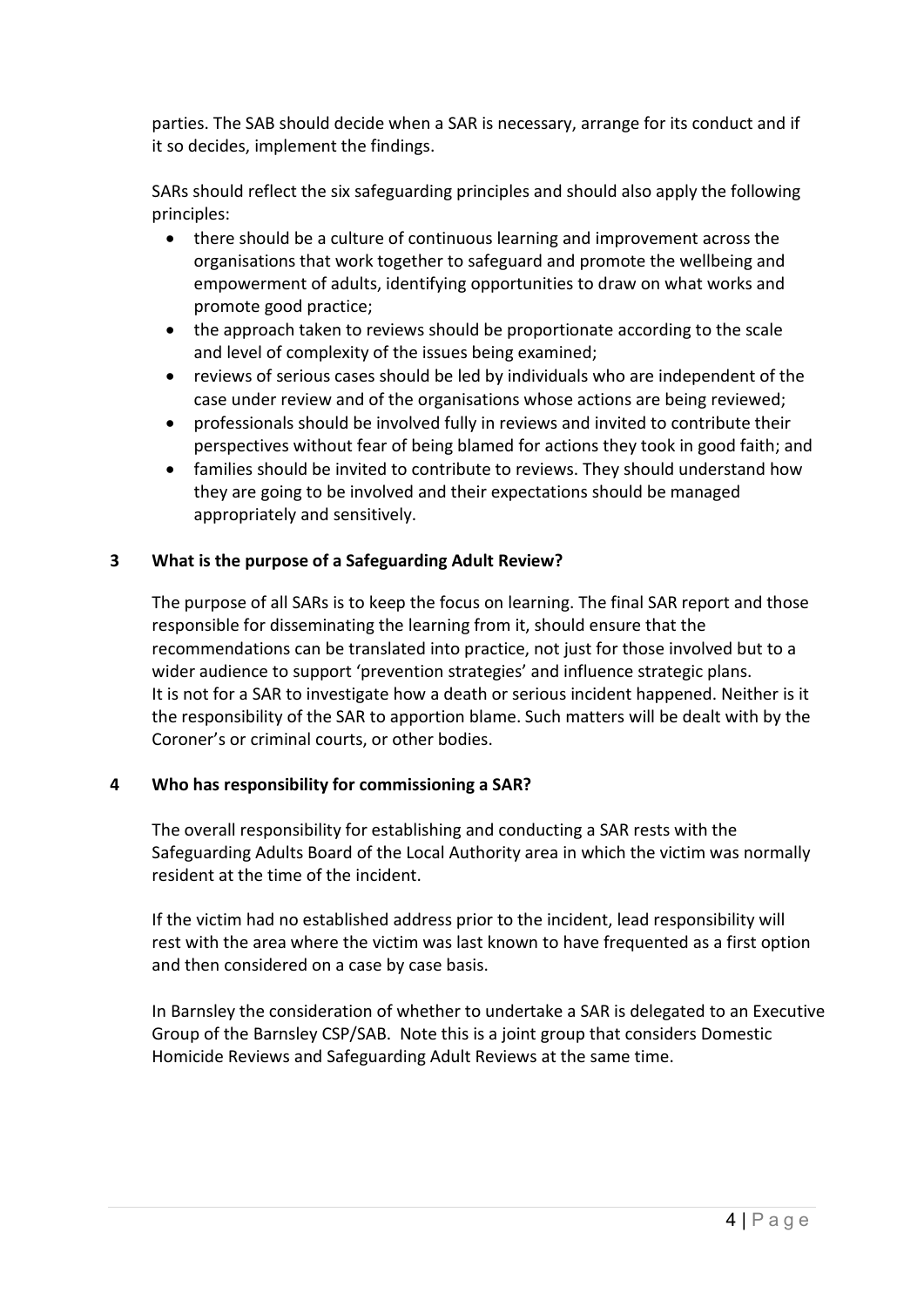

# **5 Notification of a serious safeguarding incident**

Any individual, agency or professional can request a SAR. This should be made in writing via e-mail to the Adult Safeguarding single point of contact at the mailbox below. The request should detail:

- What happened with dates if known;
- The views of the adult/family/carer;
- Where the incident/concerns took place;
- Who was involved and their organisation and
- Why the request is being made

 across the statutory agencies. For the NHS this will be carried out by the CCG who will The request should be considered against the criteria in order for a SAR process to be consistently applied. Agreement to a SAR should be recorded on relevant systems record on STEIS; for the LA on the Erica IT system.

**Appendix 1** shows a flowchart of stage 1 of the notification procedures.

 contact (SPC) as soon as possible after the incident via email at: ACAdultProtection@barnsley.gcsx.gov.uk Referrals should be made via secure email to the Adult Safeguarding single point of

<u>ACAdultProtection@barnsley.gcsx.gov.uk</u><br>SPC to notify Barnsley's Safeguarding Adults Board Manager who will ensure that the Chair of the SAB is briefed on the circumstances.

# **Links with other reviews and investigations**

 For victims of domestic homicide, there is separate statutory guidance in respect of aged 16 or over, which provides for a Domestic Homicide Review (DHR). These two sets of statutory guidance overlap where the victims are aged between 16 and 18. children, which provides for a Serious Case Review (SCR) and in respect of persons

 When commissioning a SAR there should be consideration of how it how will dovetail with other statutory reviews and any other investigations.

 The guidance for DHR states consideration should be given to how the child SCRs and DHRs can be managed in parallel in the most effective way, so that organisations/professionals can learn from the case. Different types of reviews will have their own specific areas of investigation and these should be respected. Where intelligence can be shared across reviews, there should be no organisational barriers to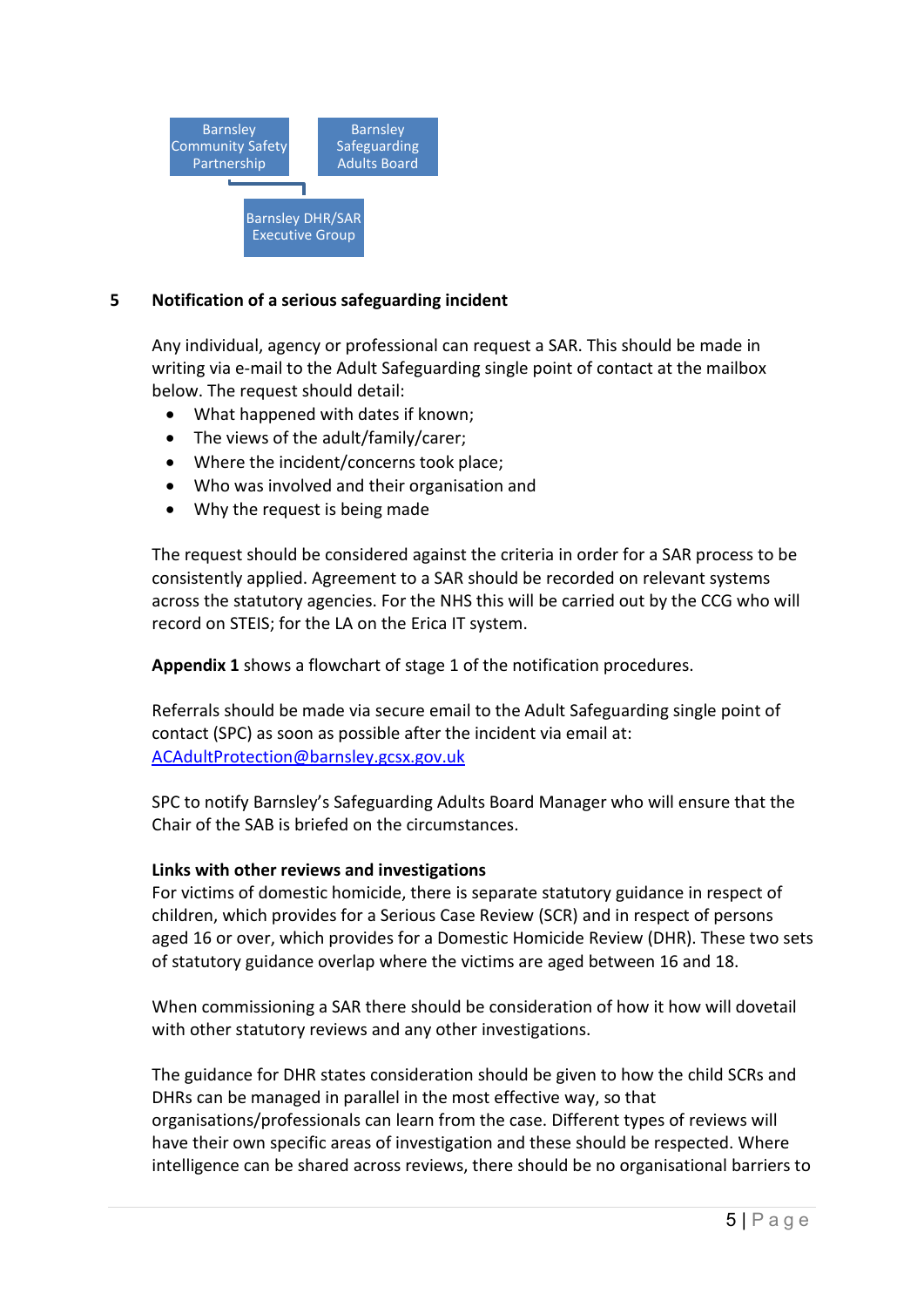information sharing. It is also helpful to consider if some aspects of the reviews can be commissioned jointly to reduce duplication.

# **Coroners**

 Any SAR may need to take account of a Coroner's inquiry, including disclosure issues, Coroners are independent judicial officer holders who are responsible for investigating specific questions arising from the death of an adult at risk. These are likely to fall to ensure that relevant information can be shared without incurring significant delay. violent, unnatural deaths or deaths of unknown cause, and deaths in custody, or otherwise in state detention, which are reported to them. The Coroner may have within one of the following categories:

- Where there is an obvious and serious failing by one or more organisations;
- • Where there are no obvious failings, but the actions taken by organisations require further exploration/explanation;
- Where a death has occurred and there are concerns for others in the same household or other setting (such as a care home);
- Deaths that fall outside the requirement to hold an inquest but follow-up enquiries/actions are identified by the Coroner or his or her officers.

In the above situations the local SAB should give serious consideration to instigating a SAR.

# **6 Barnsley DHR/SAR Executive Group**

 Group of the Barnsley CSP/SAB. In Barnsley the consideration of whether to undertake a SAR is delegated to an Executive

# **Aim of the Executive Group**

- perpetrator / family / household members or known significant others. • To share historical and current agency information known about the victim /
- To share information about the events surrounding the death of the victim.
- • To identify any parallel review processes which may be planned or underway in relation to the incident, and the implications of these for DHR/SAR arrangements.
- • To advise the SAB Chair on whether the statutory criteria for undertaking a SAR have been met and accordingly whether a SAR should be commissioned.
- To identify those best placed to sit on the Safeguarding Adult Review Panel (where applicable) and its terms of reference.

 Where the Executive Group agrees that a situation does not meet the criteria for a SAR but agencies will benefit from a review of actions, other methodologies can be considered. These include:

- • Serious Incident Review: Organisations should use their own SI procedures if this is deemed suitable and special consideration should be given to the involvement of relevant partner organisations.
- • Management Review: A review by an individual organisation in relation to their understanding and management of a particular safeguarding issue.
- identified aspects of the case as part a reflective practice session chaired by the • Reflective Practice Session: The original participants in the case may review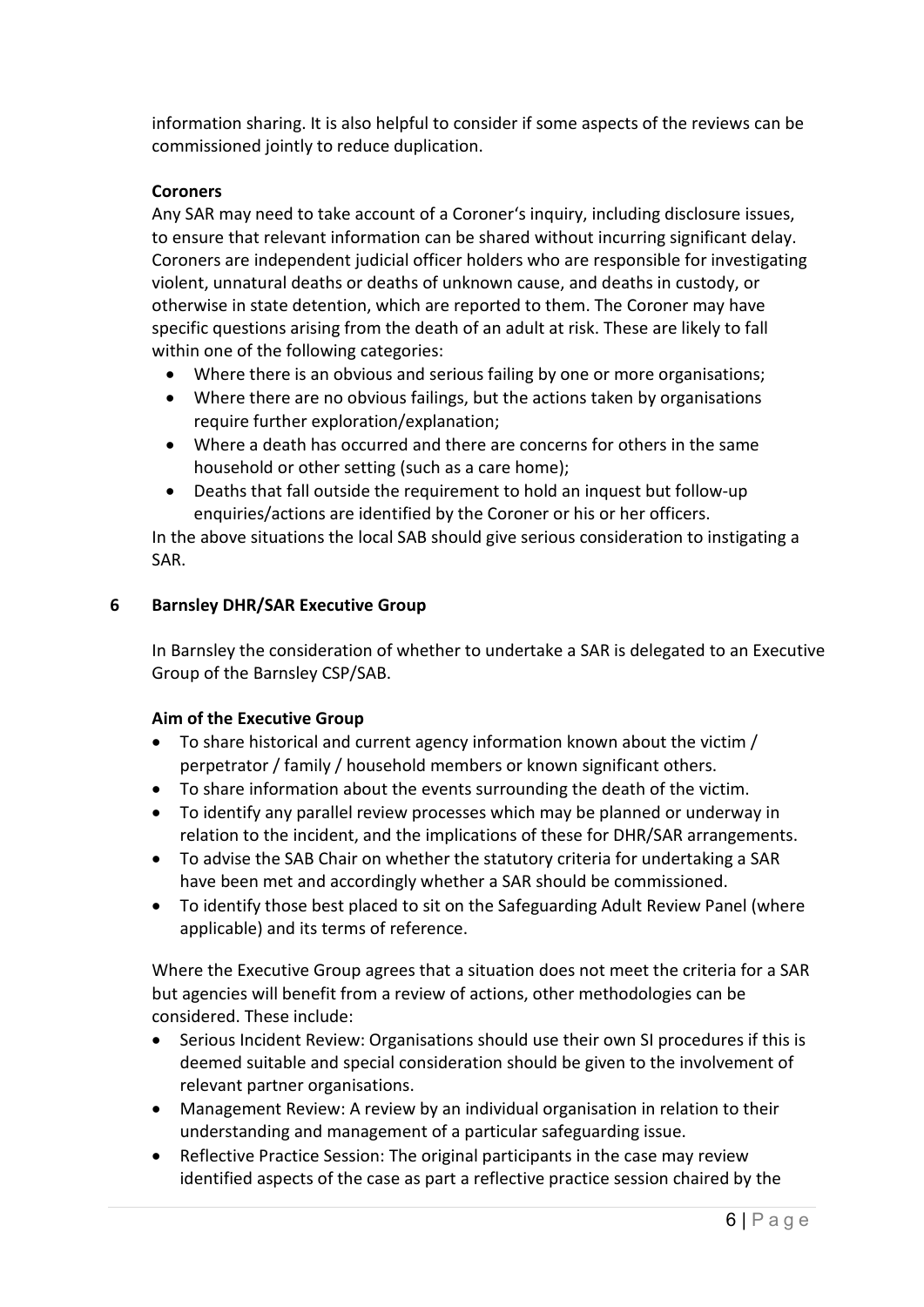Safeguarding Lead or other such suitable person, including an independent facilitator.

#### **Membership**

Core membership of the Executive Group comprises of:

- Barnsley Council services including Adult Services, Safer Communities, Healthier Communities, Safeguarding Adults and Children.
- South Yorkshire Police.
- Barnsley Clinical Commissioning Group.
- SWYFT.
- National Probation Service
- Barnsley Hospital Trust (BHNFT)

 Any other local or national agency which had or may have had involvement with the victim, perpetrator or their families and households should also be invited to contribute to and attend the Executive Meeting. The following examples of those who should be considered are not exhaustive:

- Registered providers i.e. Housing Associations and Social Landlords
- HM Prison Service
- Independent Health professionals, e.g. GPs and Dentists
- Schools
- Crown Prosecution Service
- The Police Family Liaison Officer
- Representatives of the Voluntary and Community Sector (VCS) with expertise in domestic violence and abuse



# **Servicing the meeting**

The Executive Group meeting will be chaired by the Chair of the SAB.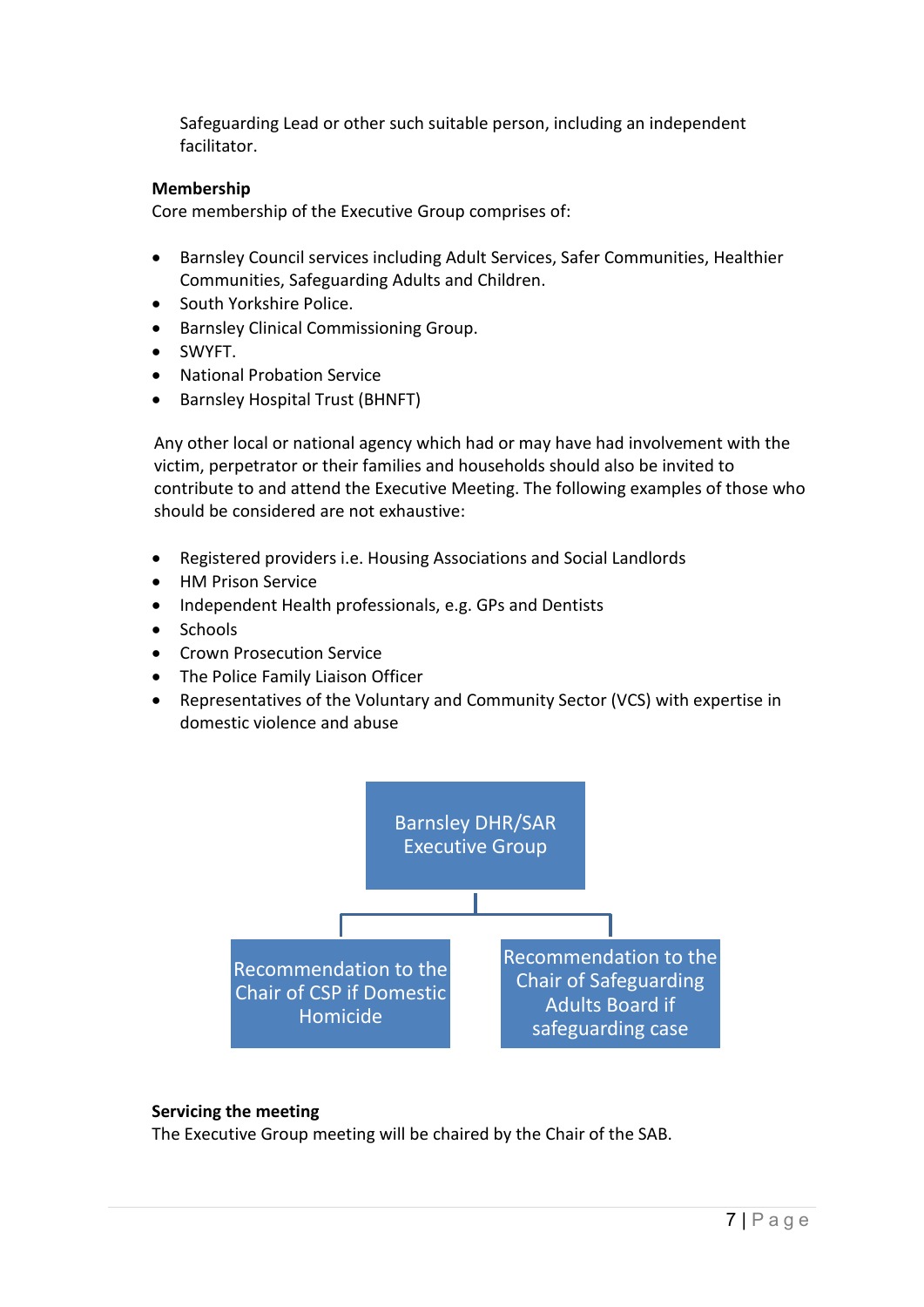officer. To enable members of the meeting to be fully prepared the officer will: Executive Group meetings will be serviced by the Council's DHR business support

- • Notify core members that the meeting date they have on hold in their calendars for DHR/SAR executive meetings will take place.
- • Using the letter and information in **Appendix 2 and 3** to seek clarification from agencies on any information held about the victim. Note – Appendix 3a (chronology) does not need to be completed at this stage.
- other known agencies which had had involvement with the victim, perpetrator or their families and households to attend the DHR/SAR Executive Group meeting. • Using the letter in **Appendix 4**, send invitations to executive group members and all
- Using Appendix 3 information, compile a summary for the Chair of each case in preparation for the meeting.
- • Ensure that those attending have an electronic copy which, for people outside the Council, is sent securely via GCSX or Egress.
- Ensure that the Chair has hard copies.
- Prepare agenda as set out in **Appendix 6**.
- Attend the meeting and take action notes and record decisions.
- in Appendix 3a to agencies identified as being involved. . • If a decision is taken to conduct a SAR then the SCP should send out the chronology

#### **Timescales**

 All requests will be submitted to the Executive Group with the authority to consider the referral. The Executive Group will be established within **15 working days** of the notification.

 The Executive Group will consider the criteria for the undertaking of a DHR/SAR. The writing **within 10 working** days of the meeting to the Chair of the Safeguarding Adults Board, who will make the decision on whether there should be a review **within 15**  conclusions of the Executive Group and their recommendations should be provided in **working days.** 

#### **Decision to Conduct a Safeguarding Adult Review 7**

 draft Terms of Reference for the SAR should be approved in conjunction with this The decision on whether to hold a SAR should be taken by the Chair of the SAB. The decision. (See **Appendix 9** draft terms of reference)

 inform the victim's family, in writing, of the SABs position regarding whether a SAR will be conducted. (See **Appendix 8** letter) Barnsley's Safeguarding Adults Board Manager, on behalf of the SAB Chair, must

If the family disagree with the decision reached by the panel, their appeal will be Barnsley Council (as the statutory partners within 28 days of the appeal being received) considered by the Chair, South Yorkshire Police, Clinical Commissioning Group and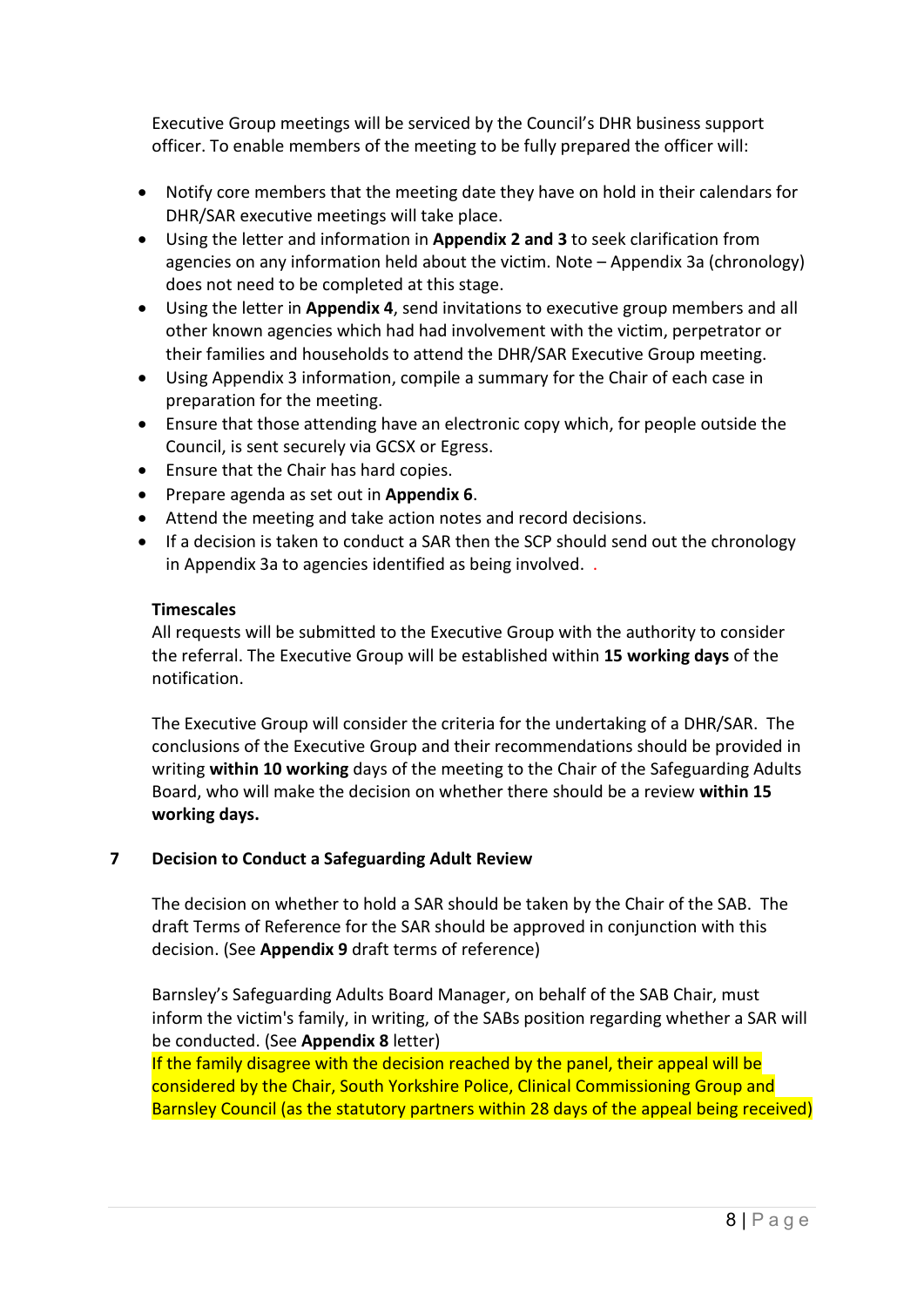# **8. Conducting the review**

 Once a decision has been taken to conduct a review the following must be put into place:

#### **8a. Terms of reference**

 The Chair and members of the DHR/SAR Executive Group will be responsible for preparing draft Terms of Reference, which are proportionate to the circumstances of the case, once the decision has been made to recommend conducting a SAR (See **Appendix 9**).

#### **8b. Appointment and Role of the Review Panel Chair and Report Author**

The SAB Chair and SAB Board Manager will select from the Review Panel Chair from a list of contacts or from an external selection process.

The Review Panel Chair should be an experienced individual who is not directly associated with any of the agencies involved in the Review.

 The Review Panel Chair will be responsible for effectively leading and coordinating the Management Reviews (IMRs – see below) and any other evidence the DHR Panel Review Panel and for quality assurance of the final Report based on the Individual decides is relevant.

 Consideration should be given to the skills and expertise required to effectively Chair a SAR). They should have the appropriate core skills including:

- Strong leadership and ability to motivate others;
- Expert facilitation skills and ability to handle multiple perspectives and potentially sensitive and complex group dynamics;
- Collaborative problem solving experience and knowledge of participative approaches;
- Ability to find and evaluate best practice;
- Good analytic skills and ability to manage quantitative and qualitative data;
- Knowledge of safeguarding adults;
- Ability to write for a wide audience and
- An understanding of the complexity of the health and social care system

 draft SAR Terms of Reference and should agree these at the first meeting of the Panel. The Terms of Reference may, however, need to be revisited as the Review progresses and as new information is identified. Any amendments to the Terms of Reference will be agreed with the Review Panel by the Review Panel Chair. The Review Panel Chair is responsible for the final decision on the suitability of the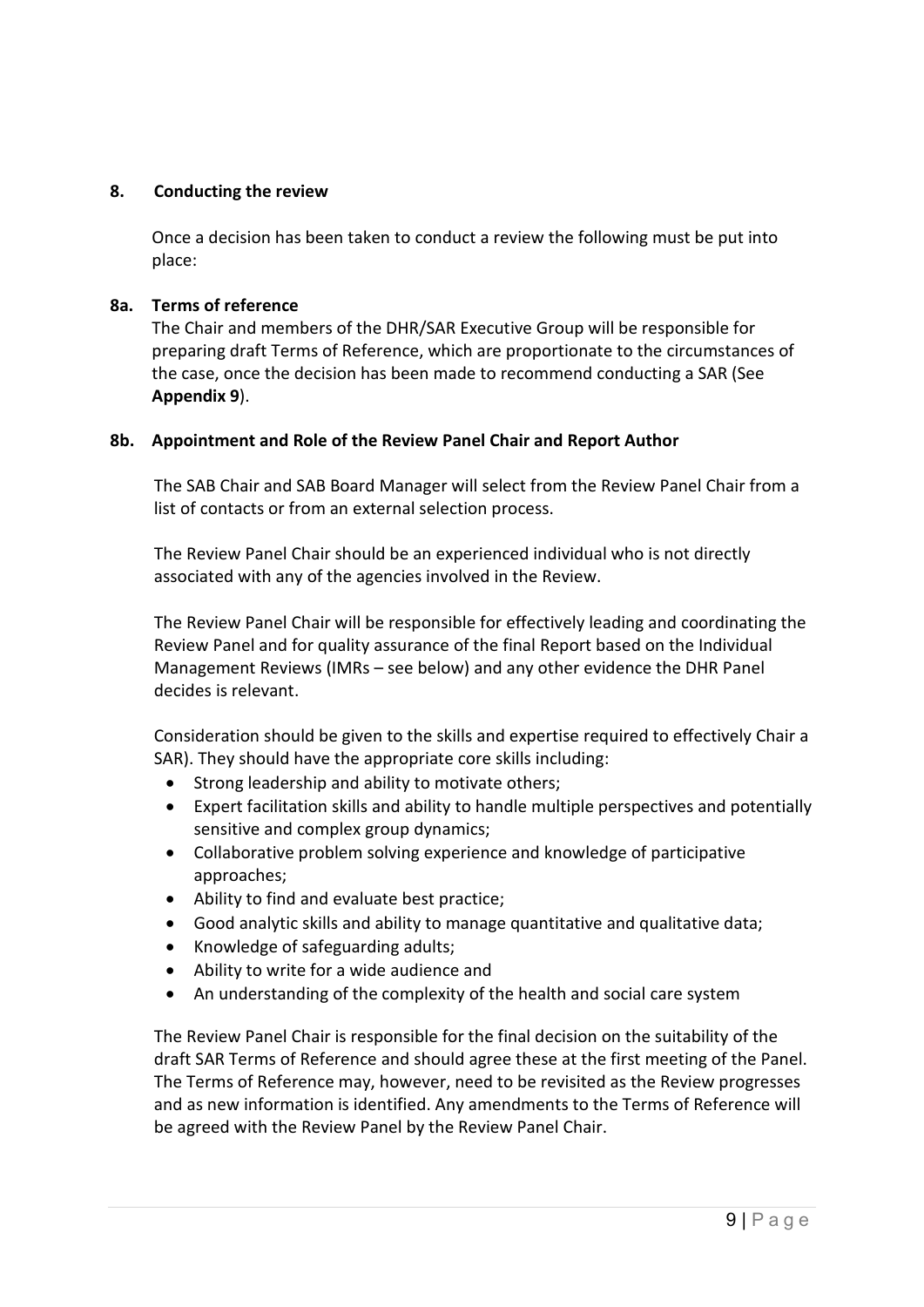The Review Panel Chair will establish an agreed timetable of Review Panel meetings in accordance with the required timescales of the Review and set specific parameters, including timescales, for the completion of IMRs.

As part of the terms of reference, the Chair should appoint lead individuals or agencies who will act as a:

- Designated advocate for engaging with family members and friends.
- • Contact point for responding to media interest about the Review in conjunction with Barnsley Council's corporate communications team.

The Review Panel Chair should as far as possible, ensure that the review process is a learning exercise in itself for all those involved in the case.

 The Review Panel Chair will regularly update the Service Director Adults in BMBC People Directorate and the Chair of the SAB on progress with the SAR.

 The Review Panel Chair will maintain contact with the Chair / Lead Professional of all parallel review or investigation processes and to ensure that any coordination and joint commissioning arrangements are effective.

 regarding services being provided by any agency to meet the safeguarding or other The Chair of the Review Panel should ensure that regular updates are obtained needs of individuals who are subject of the Review.

 Where there is an on-going criminal investigation the Review Panel Chair will ensure no conflict exists between the two processes. This relates particularly to any planned interviews with family members, practitioners and managers and must take into in a future criminal trial. that early and regular contact is made with the Senior Investigating Officer to ensure account that any one of these people may be potential witnesses or even defendants

# **9. Individual Management Reviews (IMRs)**

 Individual Management Reviews (IMRs) will be commissioned by, or on behalf of, the Chief Officers of all agencies who have provided services to the victim, perpetrator, and family members or significant others identified in the Term of Reference within the time period specified there.

The IMR should begin as soon as an agency is advised by the SAB Chair of a decision to proceed with a SAR, and sooner if a death or serious incident of abuse or neglect gives cause for concern within the individual agency.

The aim of the IMR is to: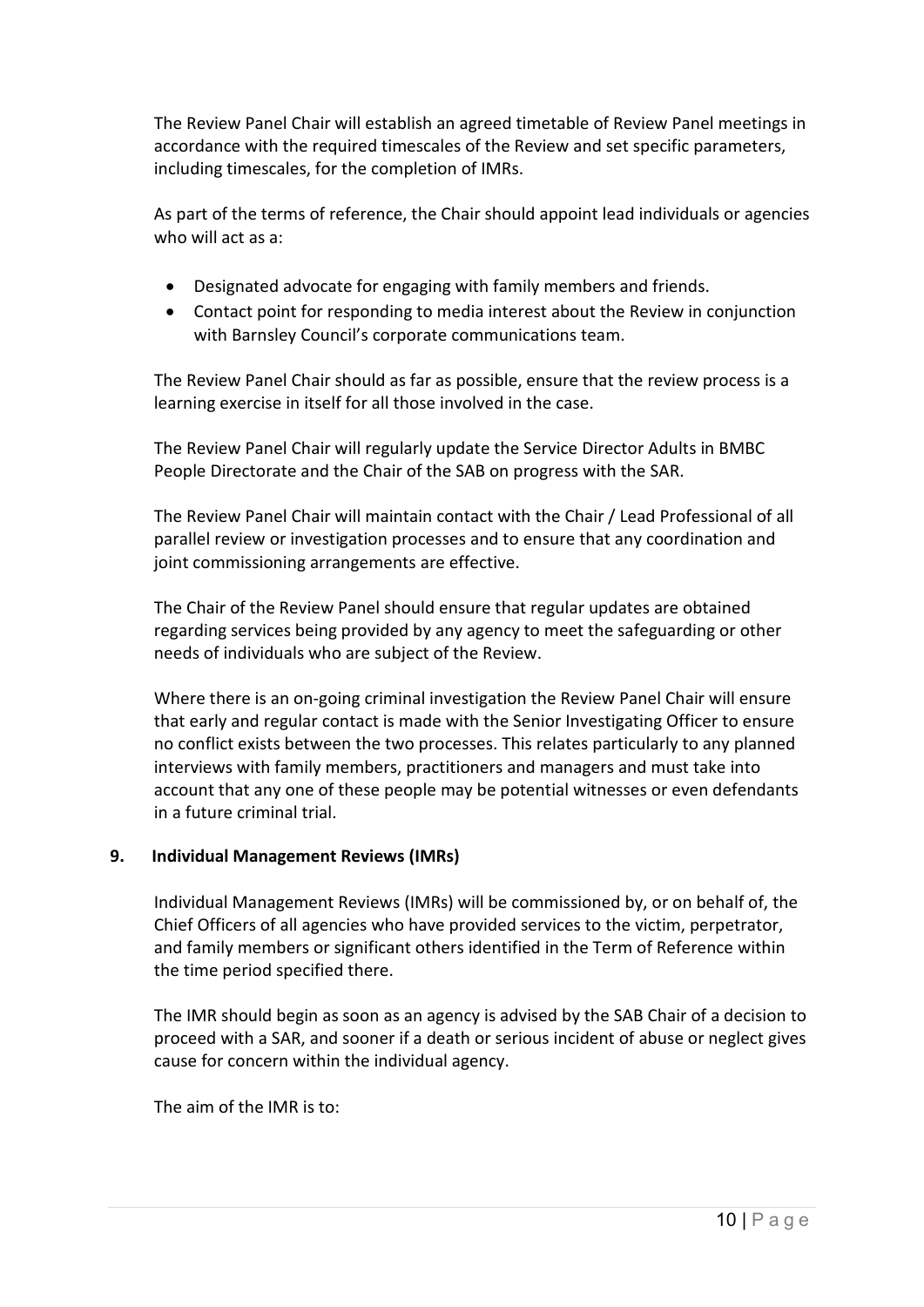- Allow agencies to look openly and critically at individual and organisational practice and the context within which people were working to see whether changes could and should be made.
- To identify how those changes will be brought about.
- To identify examples of good practice within agencies.

A format for IMRs and a standard IMR Template are provided at **Appendix 9**. These are held together with the terms of reference.

 Full names and designations of individuals will be used in reports submitted to the towards the end of the DHR process and prior to wider dissemination. Every IMR should be accompanied by a detailed chronology of agency involvement with the Review Panel. Any material from them included in the Report will be anonymised individuals subject to the DHR (use template as in **Appendix 3a**).

 not have been directly involved with the victim, the perpetrator or either of their families and should not have been the immediate line manager of any staff involved in The professional commissioned to conduct an Individual Management Review should the IMR.

Chief Officers must ensure that the senior manager identified to complete the IMR is given sufficient time and any required resources to do so within the agreed timescales.

 Service must be sought prior to interviewing individuals who may be witnesses in Those conducting Individual Management Reviews should consider carefully which staff and managers should be interviewed to inform the Review. The views of the Police Senior Investigating Officer and, where applicable, the Crown Prosecution criminal proceedings.

Staff should be reminded that the Review does not form part of a disciplinary investigation. The individual should be given the opportunity to have a supporter in attendance at interview and it is for the individual to decide who that should be. The role however is to support and not to represent the interviewee.

A written record of such interviews should be made. This should be agreed and signed by both the interviewee and the interviewer, with any areas of disagreement noted.

 The IMR reports should be quality assured by a senior manager in the organisation on behalf of the Chief Officer

# **10. Timescales for Conducting a Safeguarding Adult Review**

 The SAB will aim for completion of a SAR within a reasonable period of time and in any event within six months of initiating it, unless there are good reasons for a longer period being required; for example, because of potential prejudice to related court proceedings.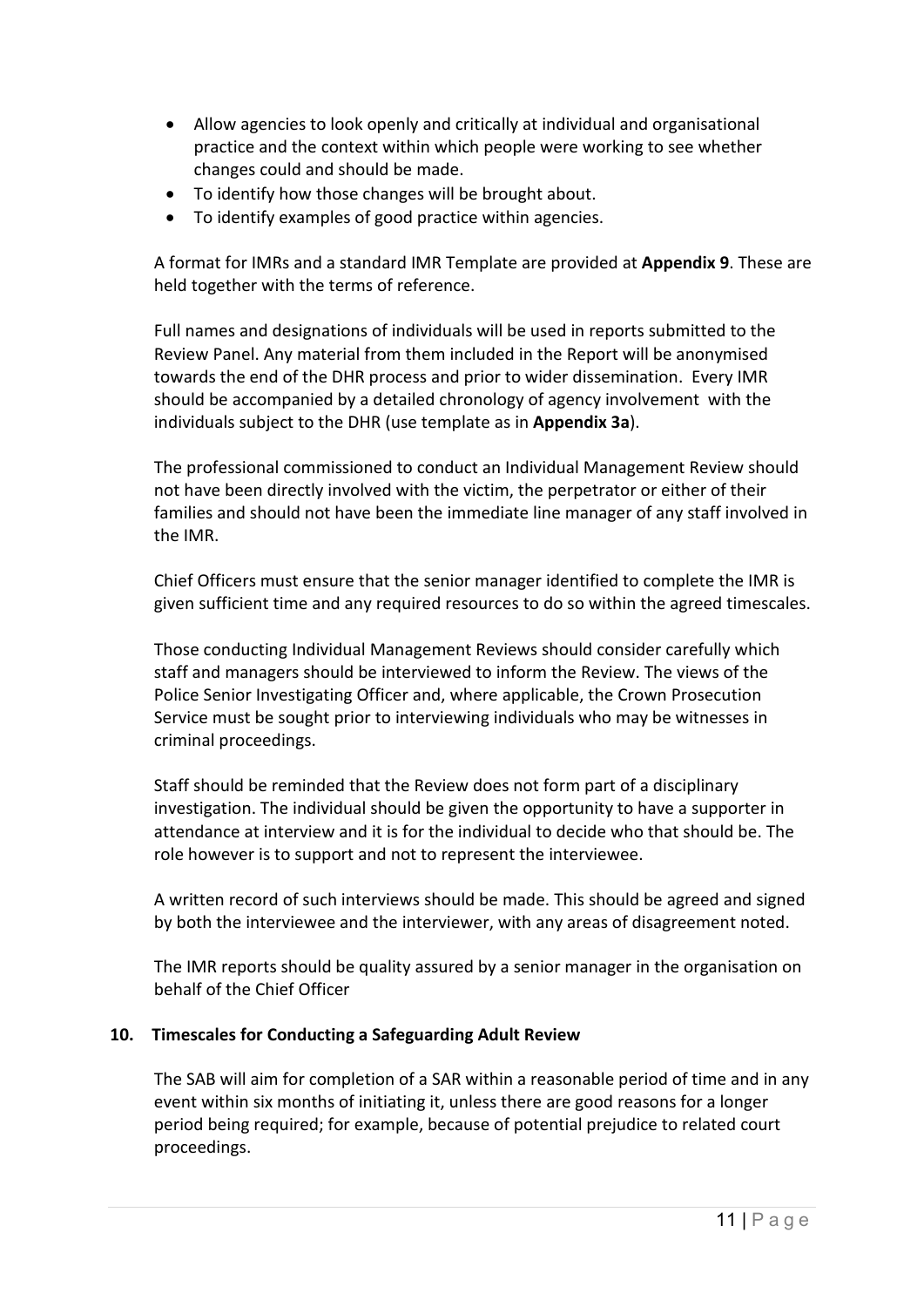To meet this timescale it is essential that senior managers identified to complete IMRs are given sufficient time and any required resources to do so.

The complexity of the SAR (as well as ongoing criminal justice or other legal proceedings) may prevent the SAR being completed within the above timescale. This may not become apparent until the Review is in progress.

As soon as it emerges that a SAR cannot be completed within the timescales above the Review Panel Chair should discuss this with the Chair of the SAB.

 and without necessarily waiting for the SAR to be completed. This is particularly important where an extended timescale for the SAR is required and in such cases all In all cases the aim should be to draw out lessons and act upon them without delay identified recommendations should be implemented as soon as possible.

 Where completion of the SAR is delayed by criminal justice or other legal proceedings it should be completed without delay once those proceedings are concluded.

 There should also be a follow-up feedback session with these staff members once the On completion of each IMR report, there should be a process of feedback and debriefing for the staff involved in the Review, in advance of completion of the Report. Report has been completed and prior to its publication. The management of these sessions is the responsibility of the senior manager in the relevant organisation.

# **11. Disclosure and Criminal Proceedings**

 Disclosure is one of the most important issues in the criminal justice system and the application of proper and fair processes is a vital component of a fair system. The Criminal Procedure and Investigations Act [1996] provides the legislative framework for disclosure in criminal proceedings.

 the prosecution case or assisting the defence and if a criminal prosecution is ongoing all such material must be made available to the Police Senior Investigating Officer and Disclosure Officer to assess whether it is relevant. Those officers will liaise with the prosecutors must take any steps they regard as appropriate to obtain it. This may include applying for a witness summons causing a representative of the third party to Material generated or obtained in the course of a SAR may be capable of undermining Crown Prosecution Service as appropriate. Where material is held by a third party, produce the material to the Court.

 It is the responsibility of the Disclosure Officer to liaise with the Review Panel Chair regarding the disclosure of Review material, particularly where potentially disclosable material from the SAR is sensitive; although in most cases applications for access to material should be directed to the organisation which owns it.

#### **12. Involvement of Family Members, Friends, and other Support Networks**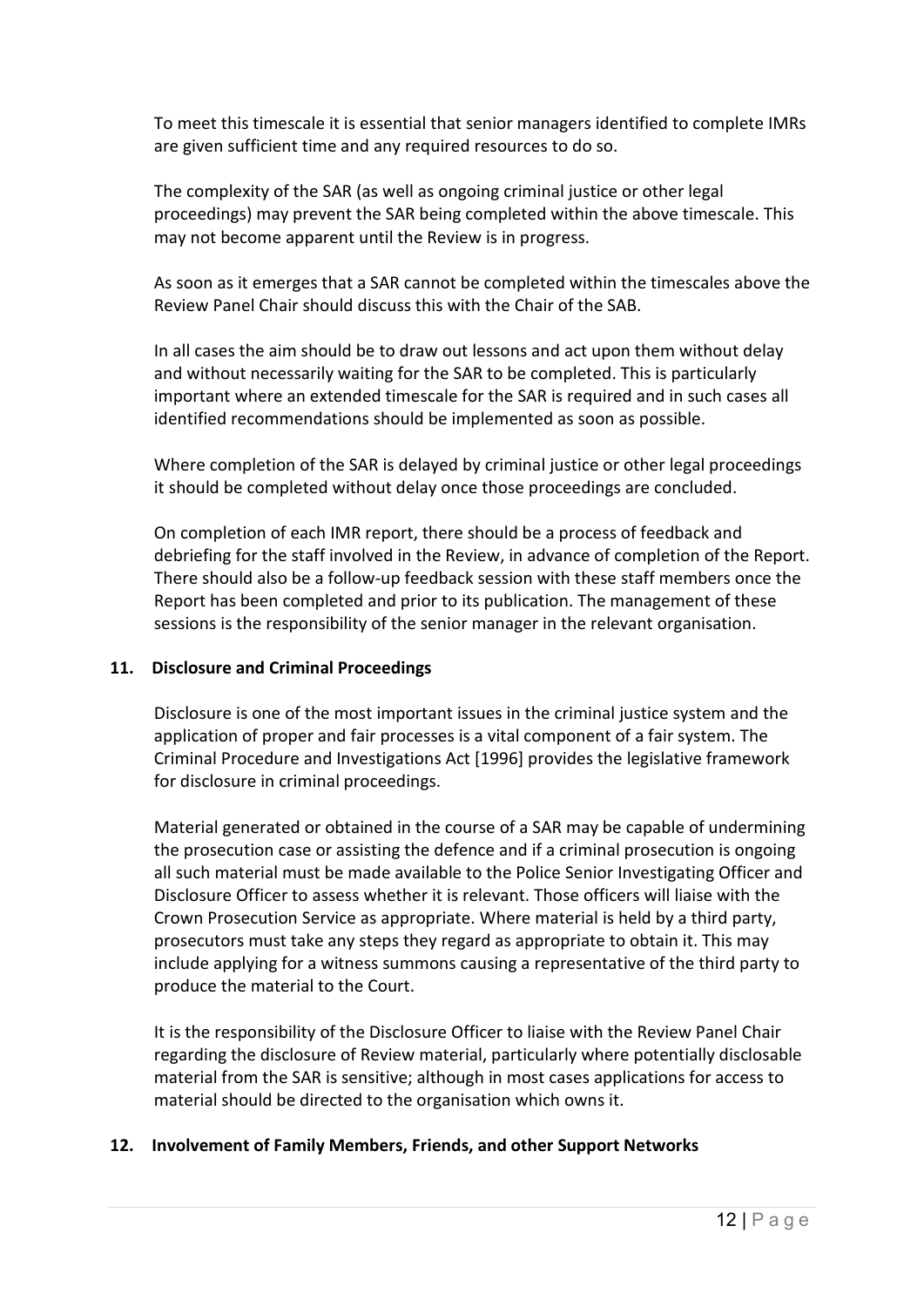have detailed knowledge that will enhance the quality and accuracy of the Review. The from both the victim and perpetrator's networks in the review process. Members of these support networks should be given every opportunity to contribute unless there Family members, friends, colleagues and members of informal support networks may SAR Panel should recognise the benefits to be gained by including such individuals are exceptional circumstances, for example, where there are suspicions of 'honour' based violence. The benefits include:

- • Assisting the family with the healing process. Participation by the family also humanizes the deceased, helping the process to focus on the victims and perpetrator's perspectives rather than agency views.
- Helping families satisfy the often expressed need to contribute to the prevention of other deaths or serious safeguarding incidents.
- see the circumstances through the eyes of the victim. This approach can help the • Allowing the Review Panel to get a more complete view of the victim's life and panel understand the decisions and choices the victim made.
- • Obtaining relevant information held by family members, friends and colleagues which is not recorded in official records.
- • Revealing different perspectives of the case, enabling agencies to improve service design and processes.

The Review Panel must ensure that family members, victims and alleged perpetrators (where appropriate) and updated on the progress of the review and the outcome.

 confidentiality when meeting with members of informal support networks during the Investigating Officer involved in the related police investigation to identify any existing advocates and the respective positions of family members, friends and other support networks with regard to the deaths or serious safeguarding incident. The Review Panel should be aware of the potential sensitivities and need for review and all such meetings should be recorded. Consideration should also be given at an early stage to working with the Police Family Liaison Officer and Senior

 networks, the Review Panel must take into account that any one of these people may be potential witnesses or even defendants in a future criminal trial. The Review Panel When considering whether to interview family members, friends and other support Chair will need to discuss the timescales for interviews with the Senior Investigating Officer (SIO) and take guidance from the SIO in relation to any ongoing criminal proceedings.

# **13. The Report**

 action needs to be taken to prevent a reoccurrence; be written in plain English; and contain findings of practical value to organisations and professionals. The SAR reports should provide a sound analysis of what happened, why and what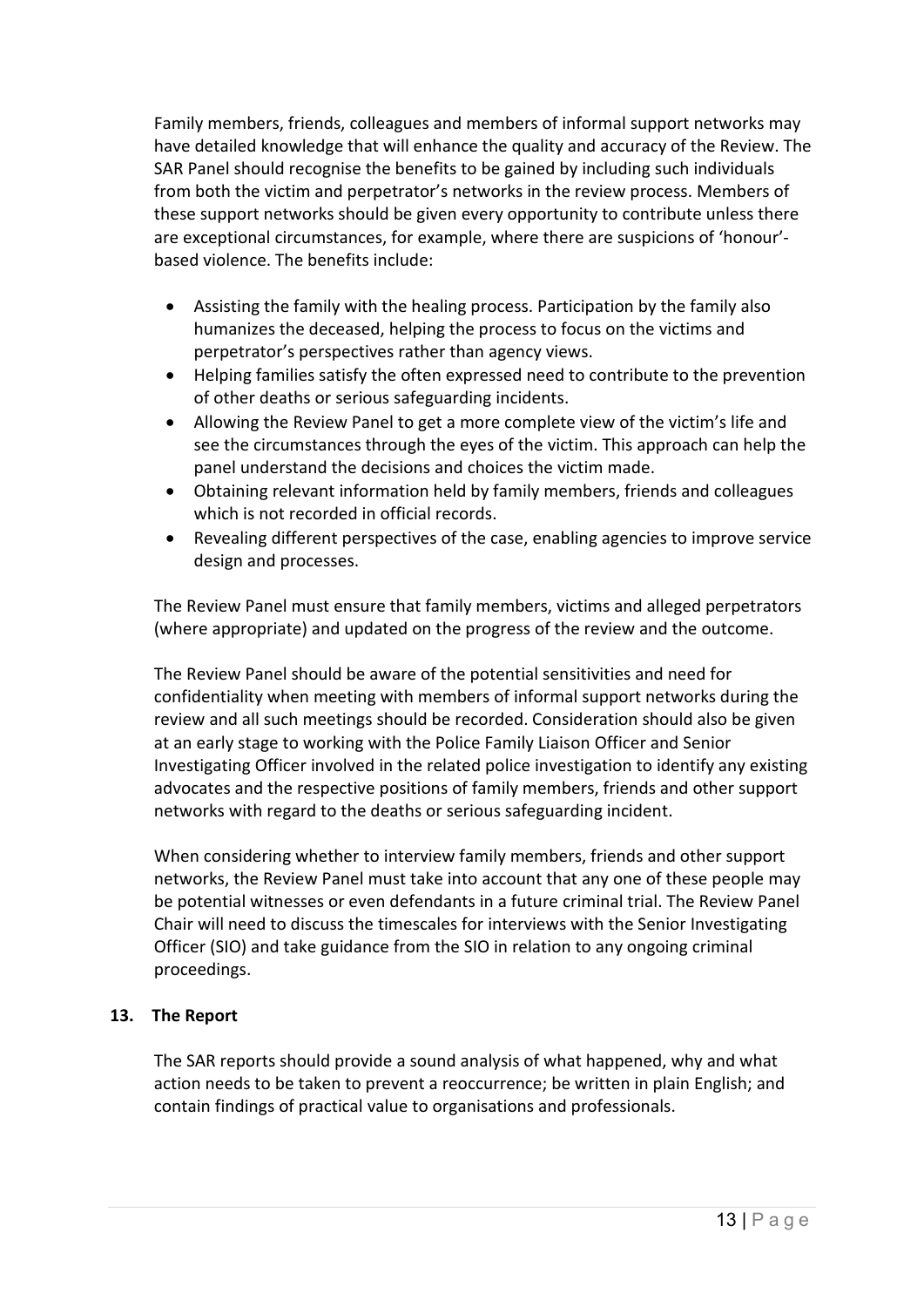The Report should bring together and draw overall conclusions from the information and analysis contained in the IMRs and other reports together with information obtained from other sources.

It is crucial that the Review Panel Chair and, if applicable, the Report Author have access to all relevant documentation and, where necessary, individual professionals.

An Executive Summary of the Report should be prepared by the Report Author.

#### Template for SAR report:

#### **Introduction**

- Summarise the circumstances that led to the SAR being undertaken in this case.
- State the terms of reference of the review.
- Record the methodology used, including the documents reviewed and whether the information was provided in an interview or through written evidence.
- List agencies and the nature of their contribution to the review.
- • List the names and roles / positions / job titles of the SAR panel chair, the overview report author and the job titles and employing organisations of all the SAR panel members.
- • In summarising the circumstances that led to the review it is helpful to refer to any strategy or other meetings where decisions were made, the dates of these meetings and any important points covered.

# **The facts**

 This section should include a narrative that tells the story in a straightforward factual way, using the chronology as a basis. This narrative can be lengthy and it is helpful to describe the detail of key events or episodes, but not translate the full chronology.

- Compile an integrated chronology of involvement of all relevant organisations, professionals and others who have contributed to the review process.
- whether these are relevant to the behaviours and approach taken by the • Consider explicitly any relevant ethnic, cultural or other equalities issues and organisations and professionals involved.
- circumstances of the victim. • Summarise the relevant information that was known to the agencies and professionals involved about the victim, any perpetrator and the home

# **Analysis**

 taken or not taken. In this section reviewers can consider, with the benefit of of events. It is important that this is objective and open, being clear where systems could improve. This is also where any examples of good should be highlighted This should look at how and why events occurred, decisions were made and actions hindsight, whether different decisions or actions may have led to an alternative course

# **Conclusions and recommendations**

 report authors may separately itemise the learning for each agency as covered in the The conclusions should highlight the key lessons learned from the SAR. Some final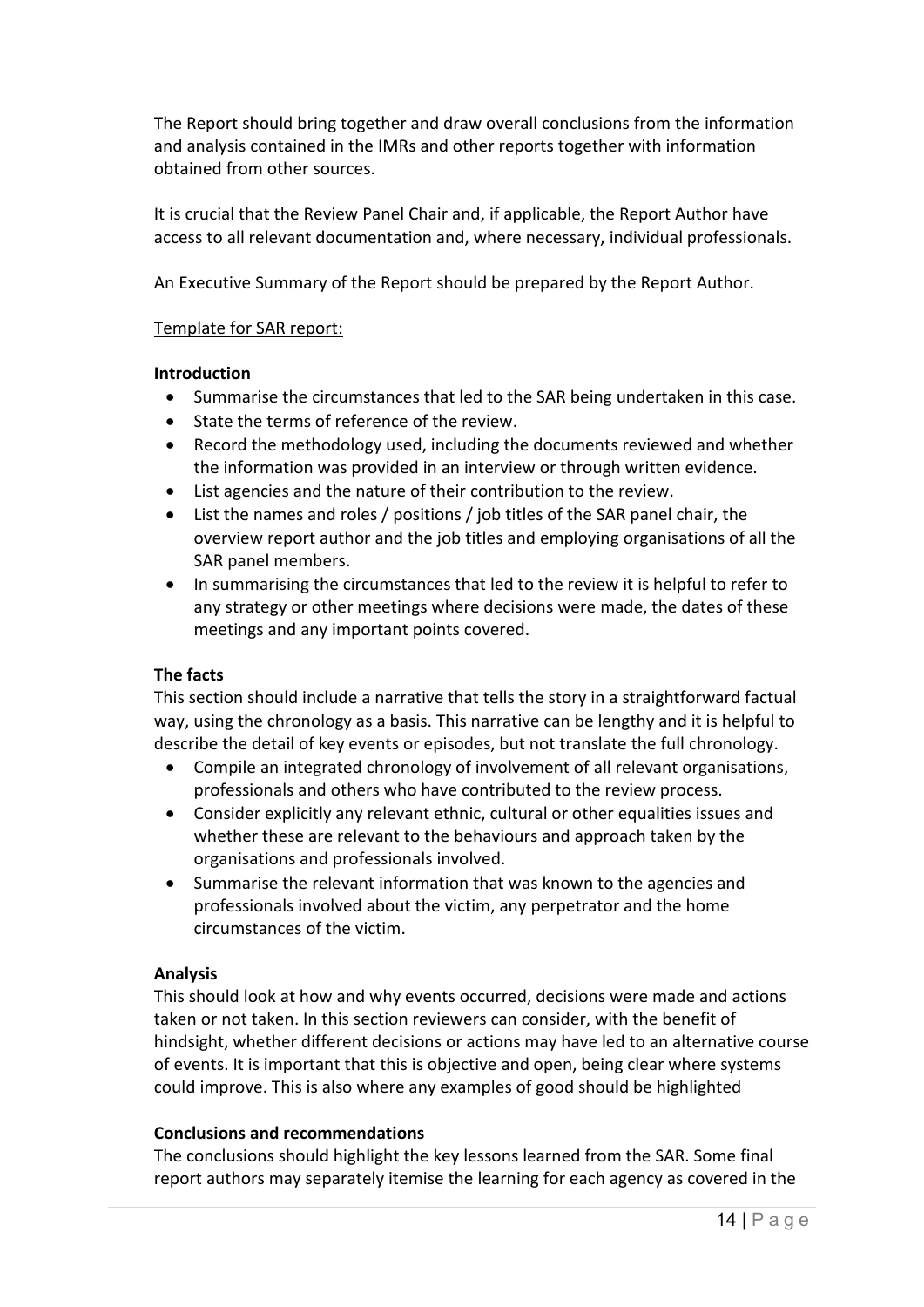good practice and which created, or contributed, to unsafe conditions in which poor practice was more likely to occur. various agency reports. The conclusions should be clear about which factors supported

 and be outcome focused, i.e. concentrate on the end result or desired change in practice or conditions, not the process required to get there. A limited number of without priority areas for action. Any lessons for national as well as local policy and Recommendations should flow clearly from the analysis/learning identified in the case SMART recommendations will be more effective in creating change than a long list practice should also be highlighted and information sent to the relevant government department.

 recommendations, but close liaison with the commissioning authority will produce place. The final report is agreed by the Review Panel and the SAB. Any disagreement The Report Author should maintain independence when drawing up the more productive recommendations that fit with other developments already taking with the views of the report author should be set out in the report

On completion of the Report members of the Review Panel should:

- Ensure that contributing organisations and individuals are satisfied that their information is fully and fairly represented in the Report.
- Ensure that the Report is produced to a high standard.
- • Translate recommendations from the Report into an outline Action Plan and agree this on behalf of their respective agencies (see below).

 Once agreed, provide the anonymised Report and the Action Plan to the Chair of the Barnsley SAB.

# **14. Action plans**

 The SAR Action Plan should set out who will do what, by when, with what intended outcome and how improvements in practice and systems will be monitored and reviewed.

 The Action Plan will be developed directly from the recommendations of the report. It which actions will be undertaken, as well as the desired outcomes. The SAR report should be clear about how the Action Plan will be monitored and evaluated. will include all the individual agency report recommendations and any overarching cross cutting recommendations for more than one agency. The Action Plan should be realistic and set out clearly the responsible agencies/individuals and specific dates by

 The SAB is responsible for monitoring the SAR Action Plan through regular review until should ensure that this is not a paper exercise. Actions must be meaningful and designed to actually make a difference to practice. completion. Individual actions will be signed off as they are completed. Agencies

#### **15. Findings from Safeguarding Adult Reviews**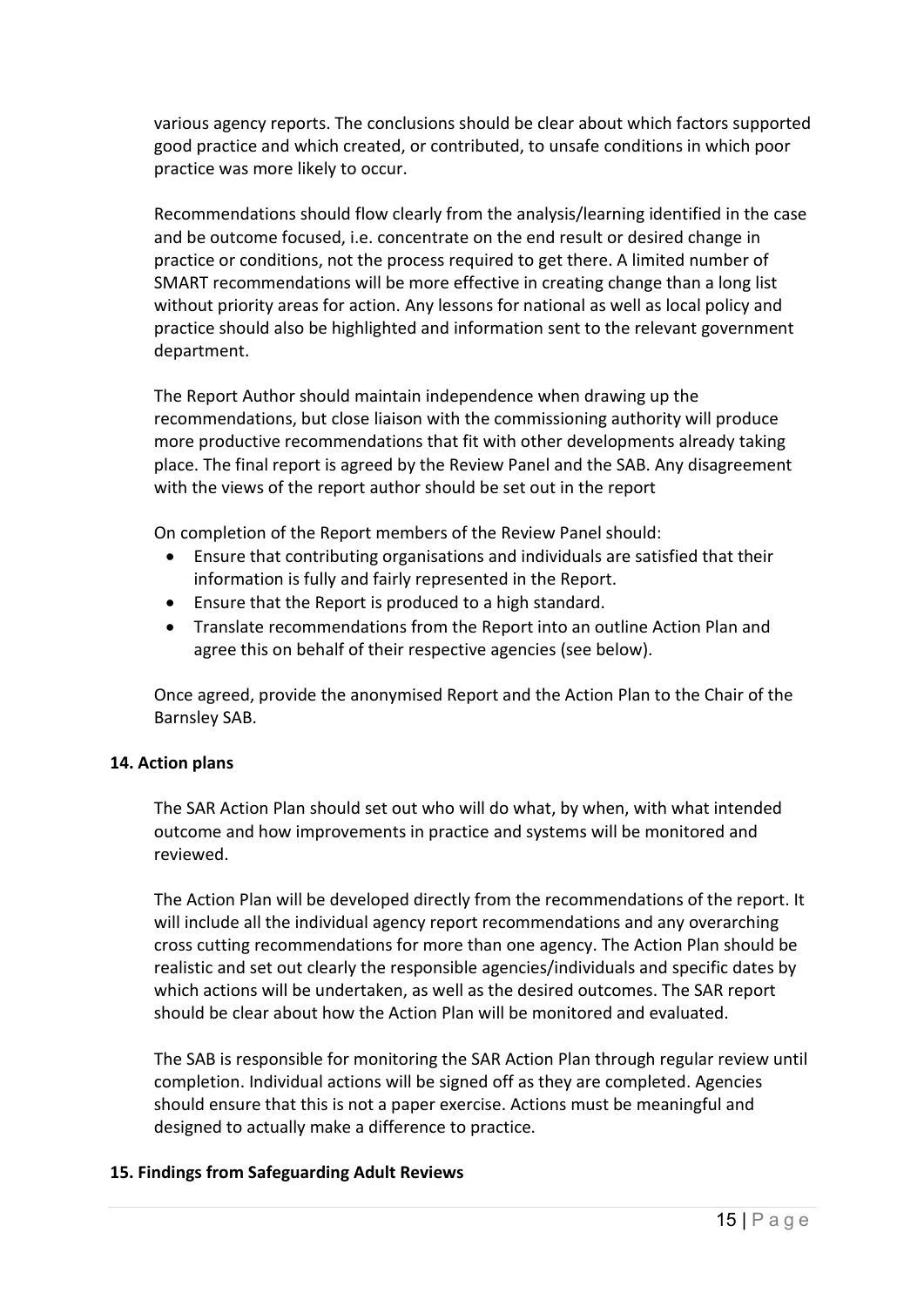The findings from any SARs should be reported in the SAB Annual Report and what actions it has taken or intends to take in relation to those findings. Where the SAB decides not to implement an action then it must state the reason for that decision in the Annual Report.

 All documentation the SAB receives from registered providers which is relevant to CQC's regulatory functions will be given to the CQC on CQC's request.

# **Media Strategy**

It is essential to have an approved media strategy in place. Important points to consider are:

- • Good communication between media / publicity departments across SAB agencies.
- elected members, so that all concerned are fully aware of when to expect media coverage. • Clear briefings for panel members, SAB, appropriate officers within agencies and
- Clarity about who will lead the media response and the high level messages.
- Thoughtfulness about the actual wording of reports that will be published  $$ imagine seeing the lines that are written in a newspaper headline or article
- Co-ordination with media releases from any other SCBs or agencies involved.

# **16. Learning from Serious Adult Reviews**

The value of Serious Adult Reviews is in the learning derived from them. As much effort should be spent on acting on recommendations as on conducting the actual Review.

The following should help to secure maximum benefit from the review:

- Conduct the review in such a way that the process is a learning exercise.
- light of a review. • Consider what information needs to be disseminated, how, and to whom, in the
- change to practice is required. • Be prepared to communicate both examples of good practice and areas where
- achievable proposals for change and intended outcomes; • Focus recommendations on a small number of key areas with specific and
- Ensure robust monitoring of the resultant Action Plan to ensure identified changes/improvements are implemented and embedded.
- Communicate with the local community and media to raise awareness of the positive work of services working with adults.
- Make sure staff and their representatives understand what can be expected in the event of a SAR.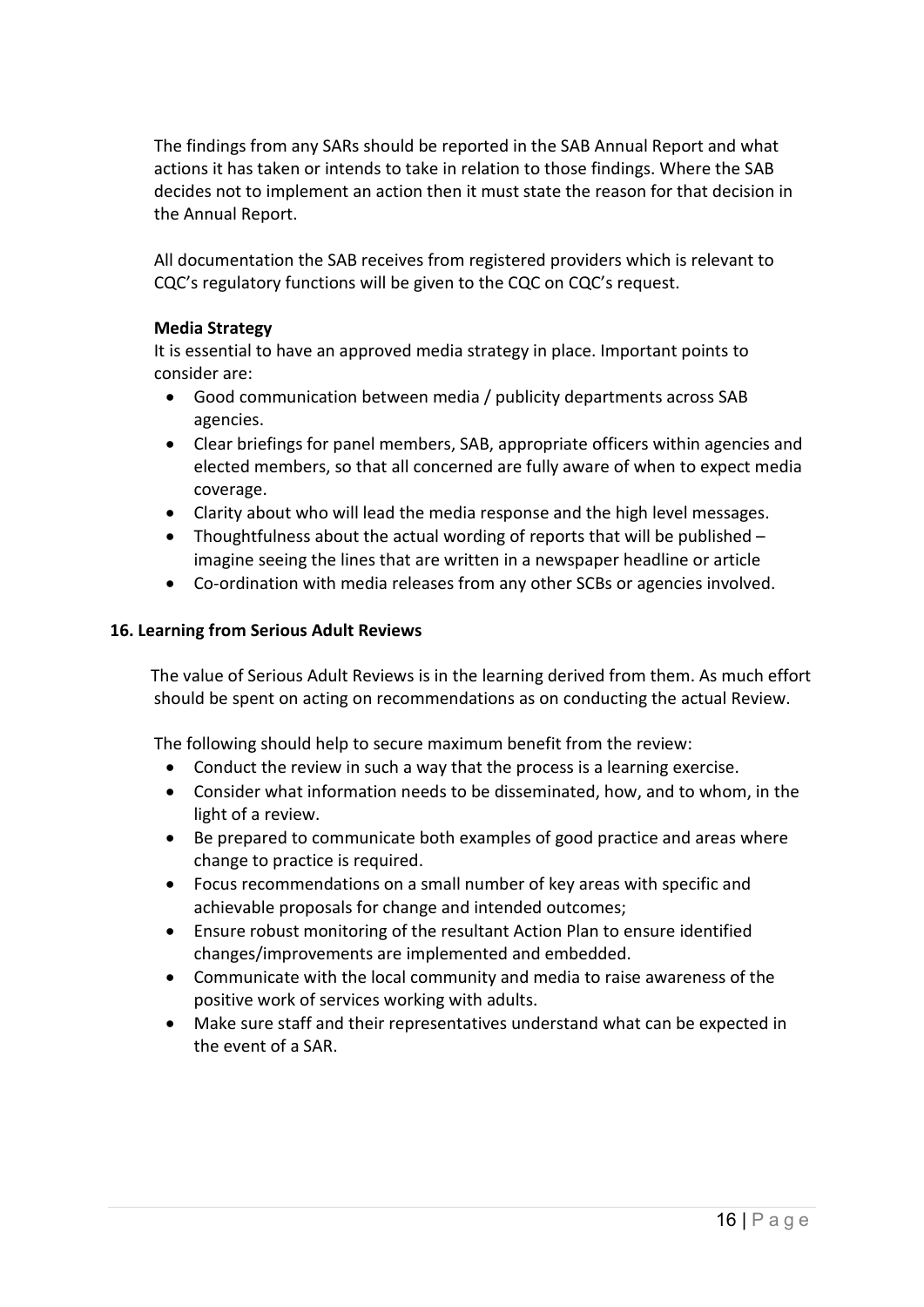# **Appendix 1 – Flow Chart**

# **DHR/Serious Adult Review Process**

# **STAGE ONE**



3a. SPC sends out a password protected letter and overview report template to key agencies to coordinate intelligence relating to deceased - *within 48 hours* 

- 3b. SPC receives intelligence & produces a summary report received from agencies
- 3c. SPC arranges a DHR/SAR Executive meeting *within 15 working days of notification email*
- 3d. SPC pulls together information for the executive meeting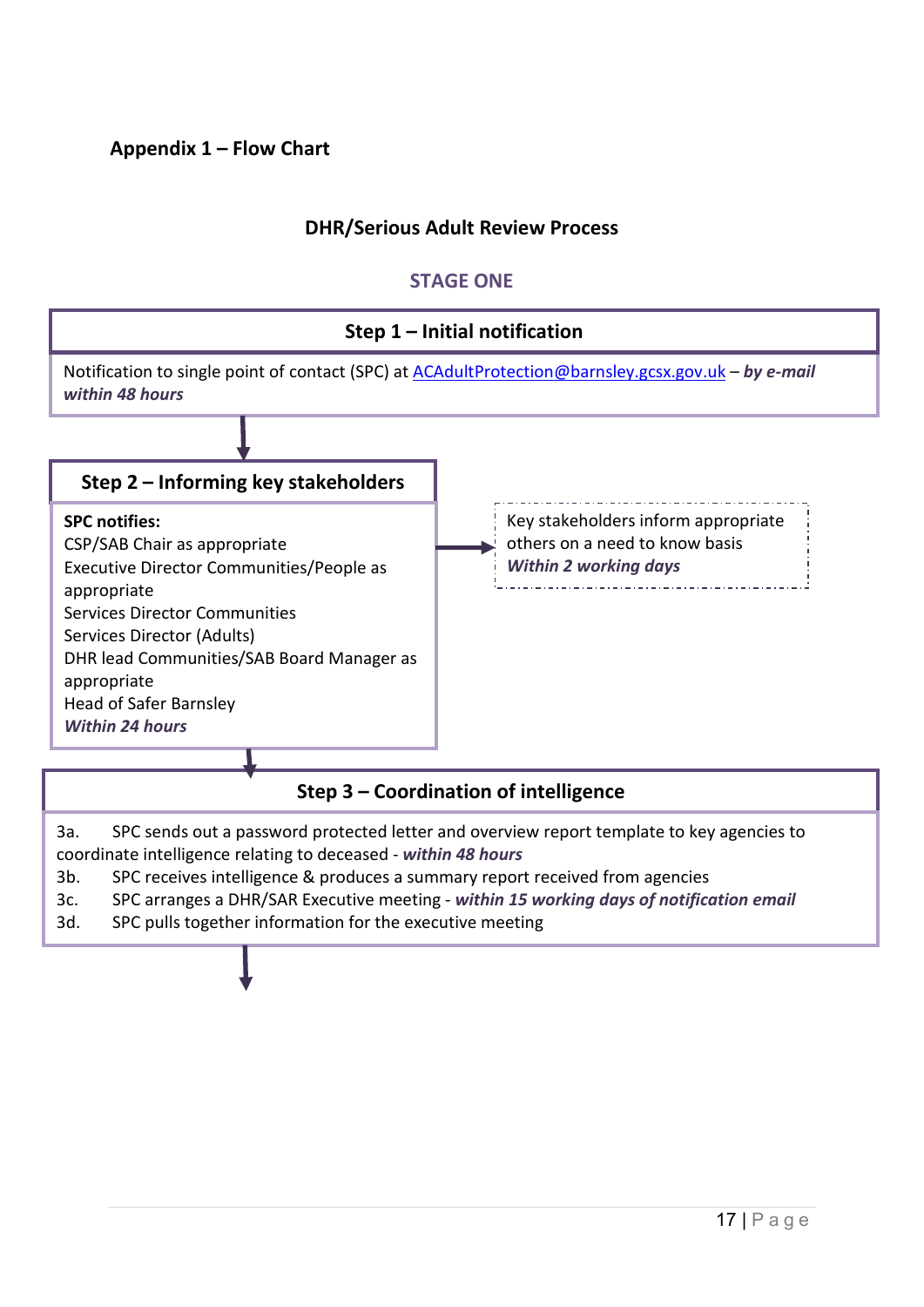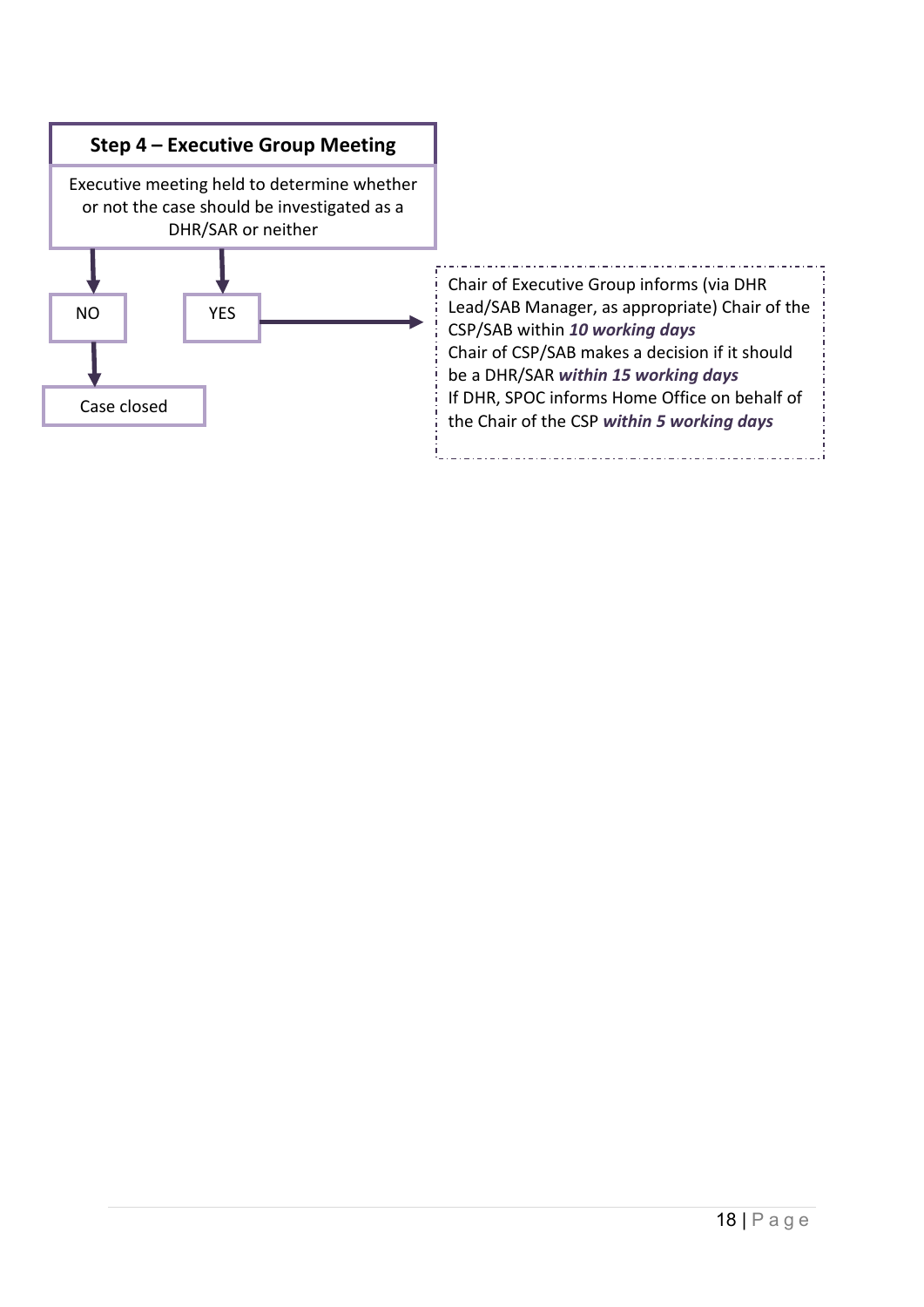# **STAGE TWO –Safeguarding Adult Review**

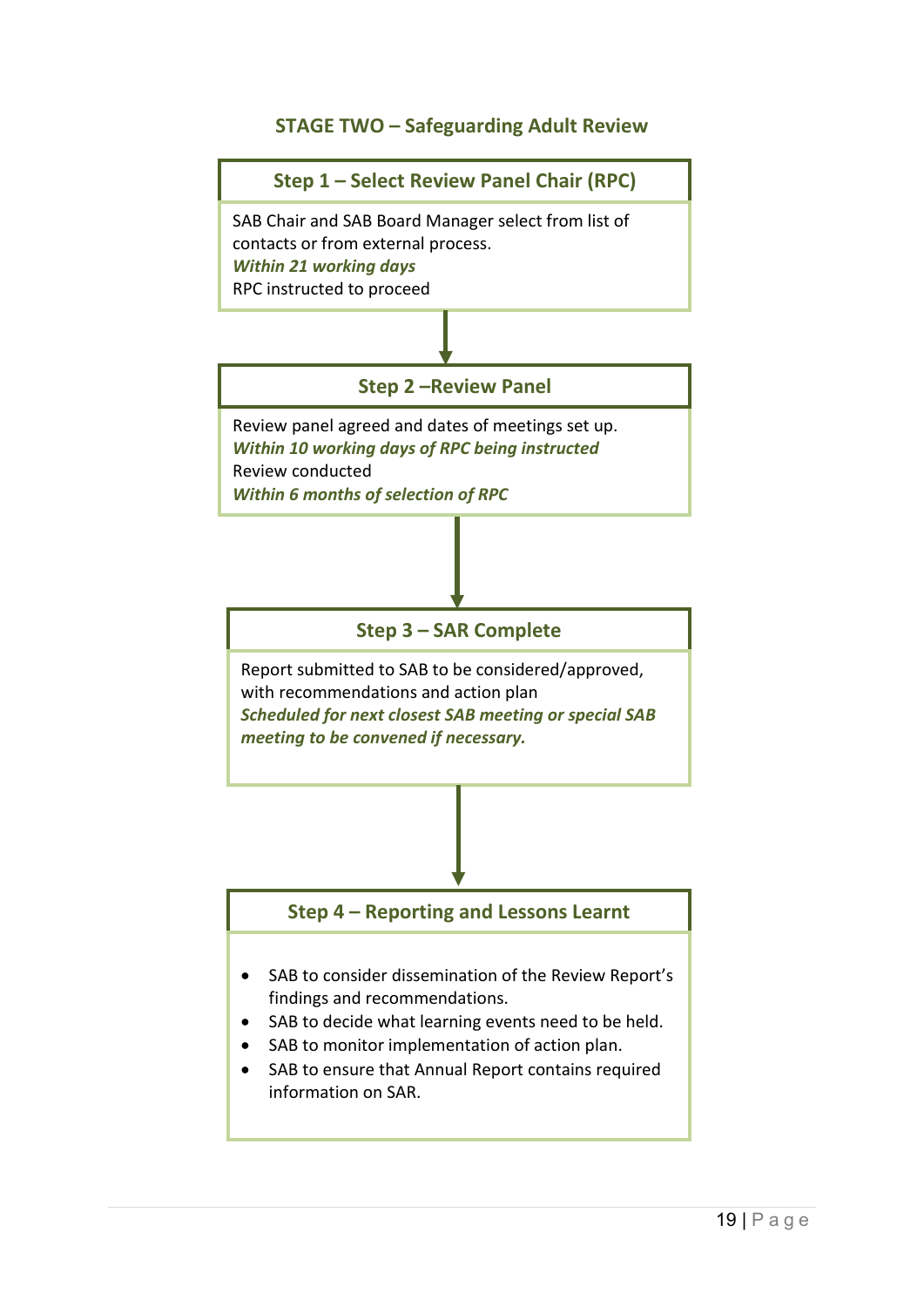# **Appendix 2 – Letter requesting information**

Dear Colleague

#### **URGENT: SAFEGUARDING ADULT REVIEW**

 An incident has taken place that may require a Serious Adult Review to be convened under the Care Act 2014.

Please do the following **immediately**:

 **1. Check to see if you hold records for the following people (please treat this information as sensitive and restricted):** 

| Name of victim:                 | Insert name, address, DOB |
|---------------------------------|---------------------------|
| Name of alleged perpetrator:    | Insert name, address, DOB |
| <b>Other household members:</b> | Insert name, address, DOB |

 Please complete the information requested in Appendix 3 attached to this letter. This is required to identify which agencies should attend the Executive Group meeting and which hold relevant information that would inform a Safeguarding Adult Review in the event of one being commissioned.

 If you do hold records, secure them immediately by copying and/or restricting electronic proceed), should have access to the file from now on. access. To be completely clear, only staff who will be involved in the SAR process (should it

was. This information is only required in brief at present - i.e. we are not asking you to write a full Internal Management Review of your agency's involvement at this stage. We are asking for this information in order to determine whether it is necessary to conduct a full Serious Adult Review and if so, which agencies need to be involved. Please then contact [ACAdultProtection@barnsley.gcsx.gov.uk](mailto:ACAdultProtection@barnsley.gcsx.gov.uk) as soon as possible and let us know what the nature of your agency's involvement with the adult at risk and their family

Adult Review and if so, which agencies need to be involved.<br>Please also confirm if your organisation has had no involvement with the family on the same template.

# **2. Ensure any staff or volunteers who had contact with the people involved in the case are aware of the death, and that they have access to appropriate support.**

 A decision will be taken on whether to go ahead with a full Serious Adult Review. We will be in touch again following that decision.

 Please send your password protected response within 10 working days to [ACAdultProtection@barnsley.gcsx.gov.uk](mailto:ACAdultProtection@barnsley.gcsx.gov.uk) and of course a separate password to enable access to the documents.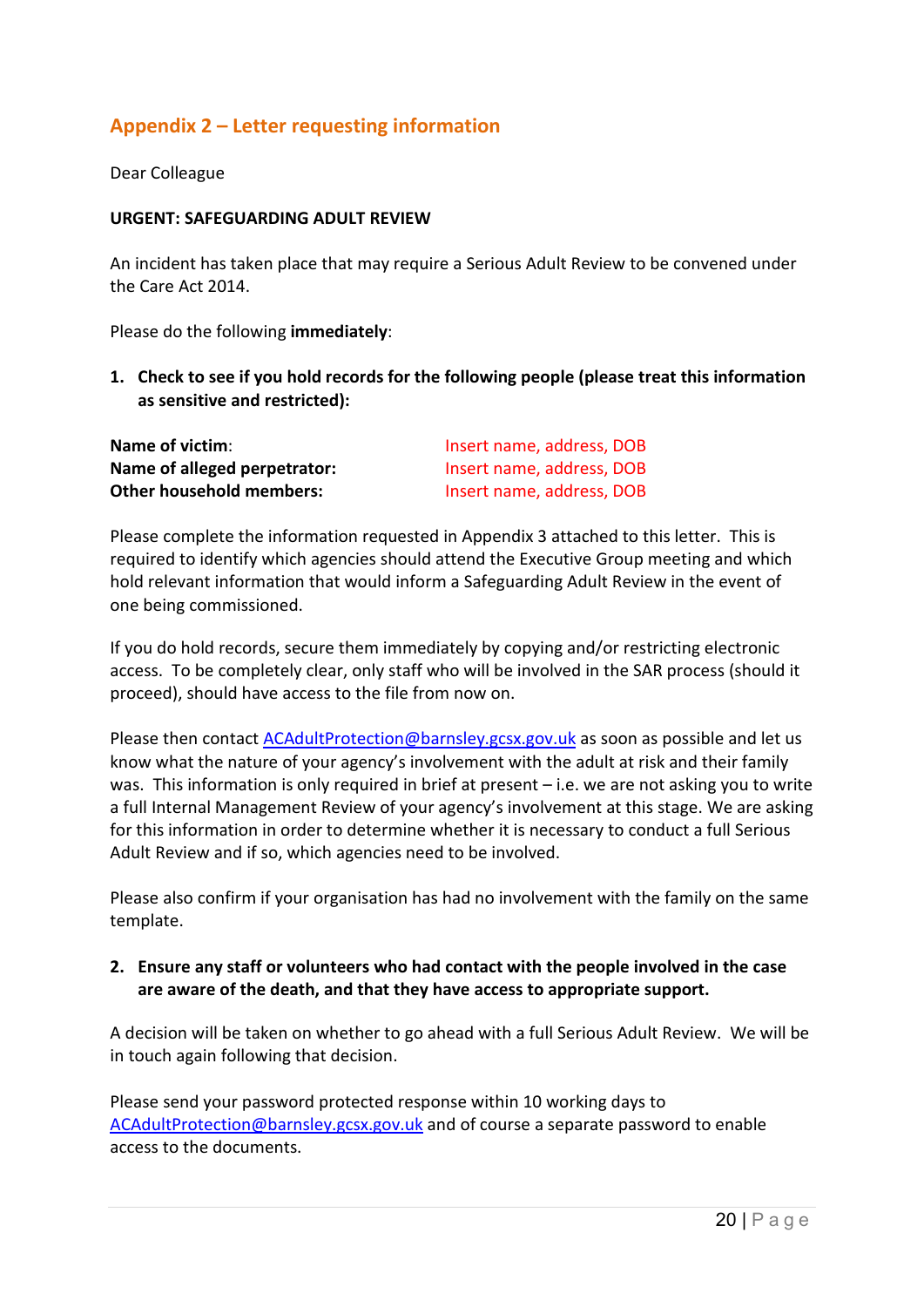Yours sincerely

#### **Chair of the DHR/SAR Executive Group**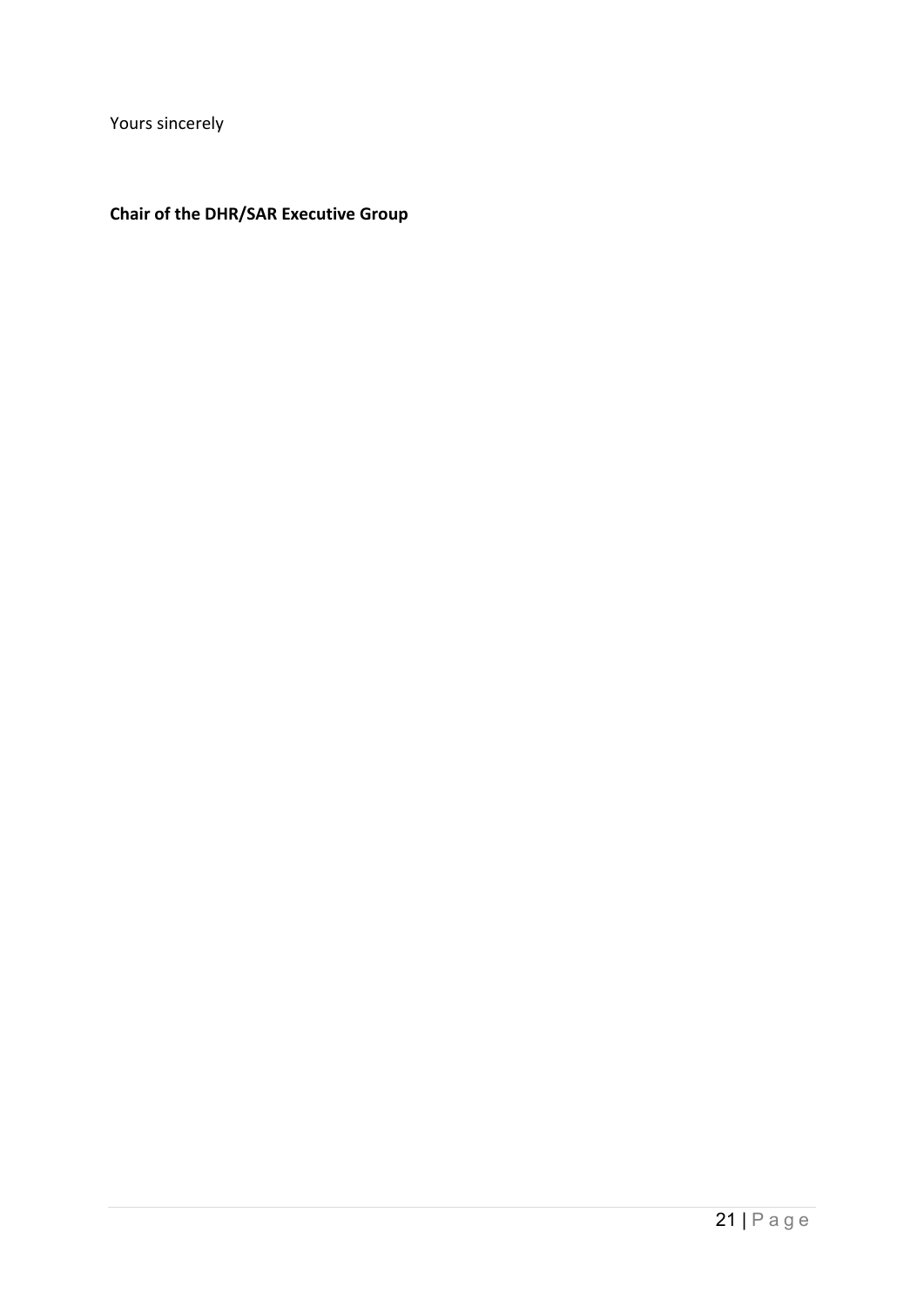# **Appendix 3**

 This form should be completed when notifying Barnsley's Adult Safeguarding Single Point of Contact and the Chair of the Community Safety Partnership (CSP) that a Domestic Homicide Review/Serious Safeguarding incident has occurred. This form should be submitted within **48 hours** of a verbal referral to request that a DHR/SAR Executive Group is convened.

This form should be sent **by password protected e-mail (***marked confidential***)** to Barnsley's DHR Single Point of Contact via e-mail to **ACAdultProtection@barnsley.gcsx.gov.uk** 

| <b>Notifier's details</b>             |  |
|---------------------------------------|--|
| Name of person notifying              |  |
| Name of agency (if applicable)        |  |
| <b>Designation (if applicable)</b>    |  |
| <b>Address of person notifying</b>    |  |
|                                       |  |
|                                       |  |
|                                       |  |
| <b>Telephone number of notifying</b>  |  |
| person                                |  |
| <b>Email of notifying person</b>      |  |
| <b>Date of notification</b>           |  |
| <b>Victims details</b>                |  |
| Victim's last name(s)                 |  |
| Victim's first name(s)                |  |
| <b>Other names used</b>               |  |
| Victim's date of birth                |  |
| Age (if DoB not known)                |  |
| Date of death (if applicable)         |  |
| <b>Home address</b>                   |  |
| Any other known addresses             |  |
| (please list):                        |  |
|                                       |  |
|                                       |  |
|                                       |  |
| <b>Ethnicity</b>                      |  |
| <b>Preferred language</b>             |  |
| Any disability                        |  |
| Religion                              |  |
| Are or were there any legal orders in |  |
| place?                                |  |
| Is the victim or has the victim ever  |  |
| been the subject of a Multi-agency    |  |
| <b>Risk Assessment Conference</b>     |  |
| (MARAC)?                              |  |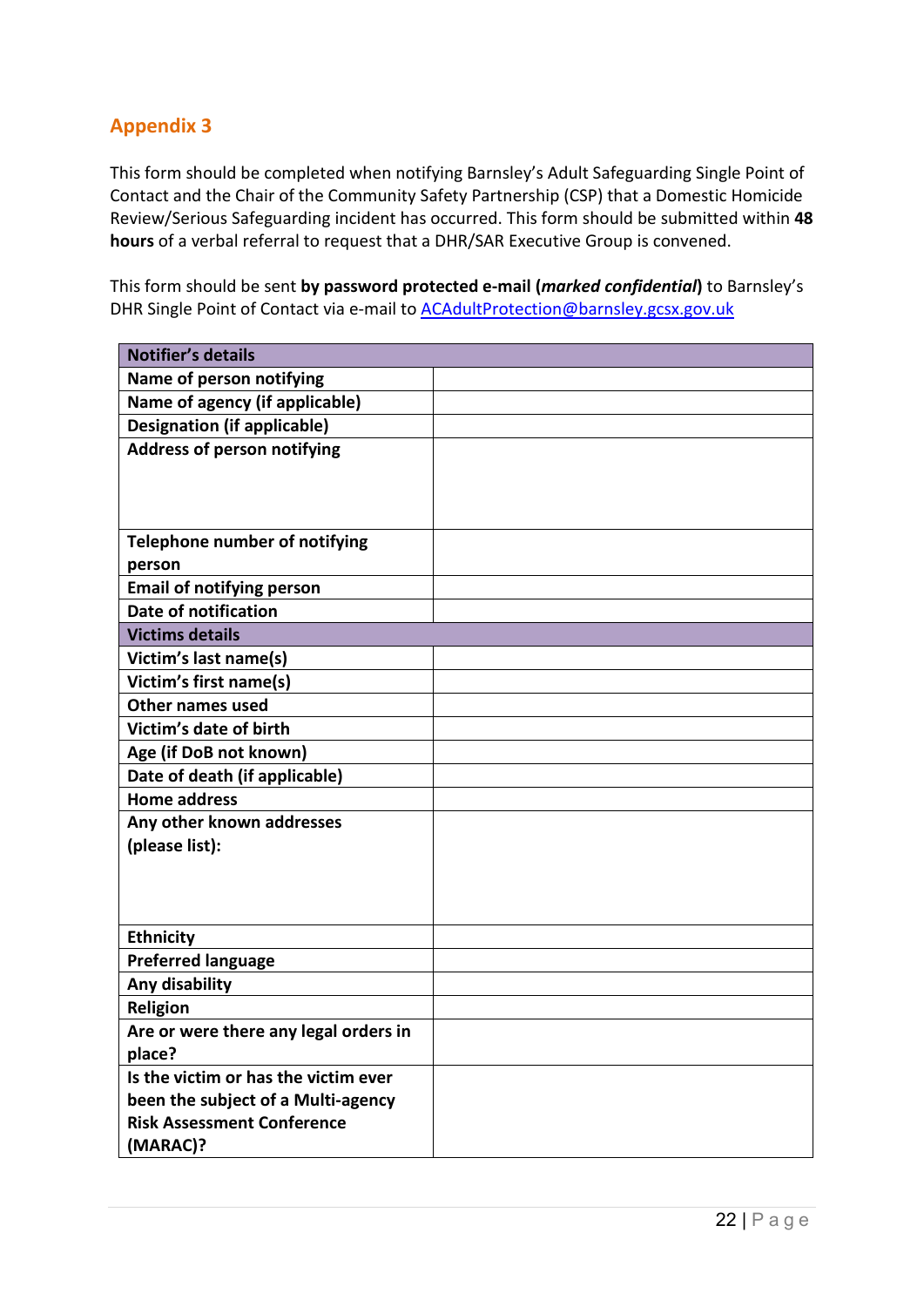| Brief summary of contact with the<br>agency i.e. date span of |  |
|---------------------------------------------------------------|--|
| contact/number of contacts and                                |  |
| result of contact                                             |  |
| (NFA/Prosecution/Risk assessment                              |  |
| not resulting in MARAC etc.)                                  |  |
| <b>Alleged perpetrators details</b>                           |  |
| Perpetrators last name (s)                                    |  |
| Perpetrators first name(s)                                    |  |
| Other name(s) used                                            |  |
|                                                               |  |
| Perpetrators date of birth                                    |  |
| Age (if DOB unknown)                                          |  |
| <b>Home address</b>                                           |  |
|                                                               |  |
|                                                               |  |
|                                                               |  |
| Any other known addresses                                     |  |
| (please list):                                                |  |
|                                                               |  |
|                                                               |  |
|                                                               |  |
| <b>Ethnicity</b>                                              |  |
| <b>Preferred language</b>                                     |  |
| Any disability                                                |  |
| Religion                                                      |  |
| Are or were there any legal orders in                         |  |
| place?                                                        |  |
| Please state the current status of the                        |  |
| police investigation if known. (Has the                       |  |
| alleged perpetrator been arrested,                            |  |
| place on bail or charged)?                                    |  |
| Is or has the alleged perpetrator ever                        |  |
| been the subject of Multi-Agency                              |  |
| <b>Public Protection Arrangements</b>                         |  |
| (MAPPA)?                                                      |  |
| Brief summary of contact with the                             |  |
| agency i.e. date span of                                      |  |
| contact/number of contacts and                                |  |
| result of contact                                             |  |
| (NFA/Prosecution/Risk assessment                              |  |
| not resulting in MARAC etc.)                                  |  |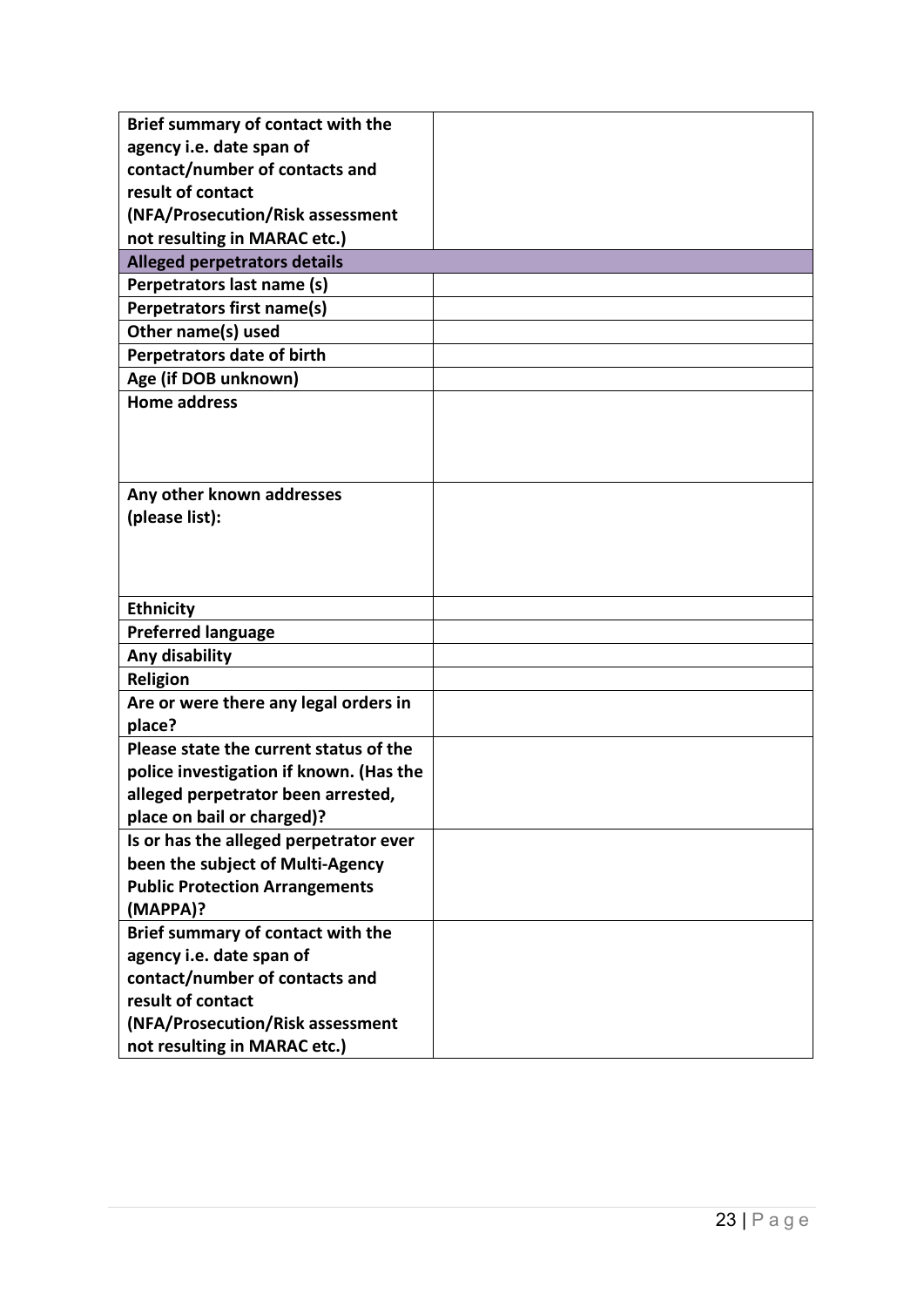| Other members of the victims household - please provide details of any other<br>members of the victims household? |                  |                |                               |
|-------------------------------------------------------------------------------------------------------------------|------------------|----------------|-------------------------------|
| <b>Name</b>                                                                                                       | Date of<br>birth | <b>Address</b> | <b>Relationship to victim</b> |
|                                                                                                                   |                  |                |                               |
|                                                                                                                   |                  |                |                               |
|                                                                                                                   |                  |                |                               |
|                                                                                                                   |                  |                |                               |
|                                                                                                                   |                  |                |                               |
|                                                                                                                   |                  |                |                               |

| <b>Details of incident</b>                                                                                                                                                                                                                                                   |                                                                                                                                                                                                                                                                                                                                                                                                                                                                                                                                                                                                                                                                                                                                       |  |
|------------------------------------------------------------------------------------------------------------------------------------------------------------------------------------------------------------------------------------------------------------------------------|---------------------------------------------------------------------------------------------------------------------------------------------------------------------------------------------------------------------------------------------------------------------------------------------------------------------------------------------------------------------------------------------------------------------------------------------------------------------------------------------------------------------------------------------------------------------------------------------------------------------------------------------------------------------------------------------------------------------------------------|--|
| Date of incident                                                                                                                                                                                                                                                             |                                                                                                                                                                                                                                                                                                                                                                                                                                                                                                                                                                                                                                                                                                                                       |  |
| Address where incident occurred                                                                                                                                                                                                                                              |                                                                                                                                                                                                                                                                                                                                                                                                                                                                                                                                                                                                                                                                                                                                       |  |
|                                                                                                                                                                                                                                                                              | Please provide a brief overview of the circumstances of the case in the space below                                                                                                                                                                                                                                                                                                                                                                                                                                                                                                                                                                                                                                                   |  |
| The criteria are met when:<br>٠<br>or suspected to be a factor in their death; or<br>$\bullet$<br>$\bullet$<br>safeguard adults at risk;<br>complex, on a larger scale and may require more time;<br>interest in relation to an adult/adults at risk.<br><b>SAR criteria</b> | An adult at risk dies (including death by suicide) and abuse or neglect is known<br>An adult has sustained a potentially life threatening injury through abuse,<br>neglect, serious sexual abuse or sustained serious and permanent impairment<br>of health or development through abuse or neglect; and one of the following:<br>Where procedures may have failed and the case gives rise to serious concerns<br>about the way in which local professionals and/or services worked together to<br>Serious or apparently systematic abuse that takes place in an institution or<br>when multiple abusers are involved. Such reviews are likely to be more<br>Where circumstances give rise to serious public concern or adverse media |  |
|                                                                                                                                                                                                                                                                              |                                                                                                                                                                                                                                                                                                                                                                                                                                                                                                                                                                                                                                                                                                                                       |  |
| Please highlight which of the criteria below has been met in order to convene a<br>DHR/SAR Executive Group meeting? (Please put a cross in the applicable section)                                                                                                           |                                                                                                                                                                                                                                                                                                                                                                                                                                                                                                                                                                                                                                                                                                                                       |  |
|                                                                                                                                                                                                                                                                              |                                                                                                                                                                                                                                                                                                                                                                                                                                                                                                                                                                                                                                                                                                                                       |  |

÷.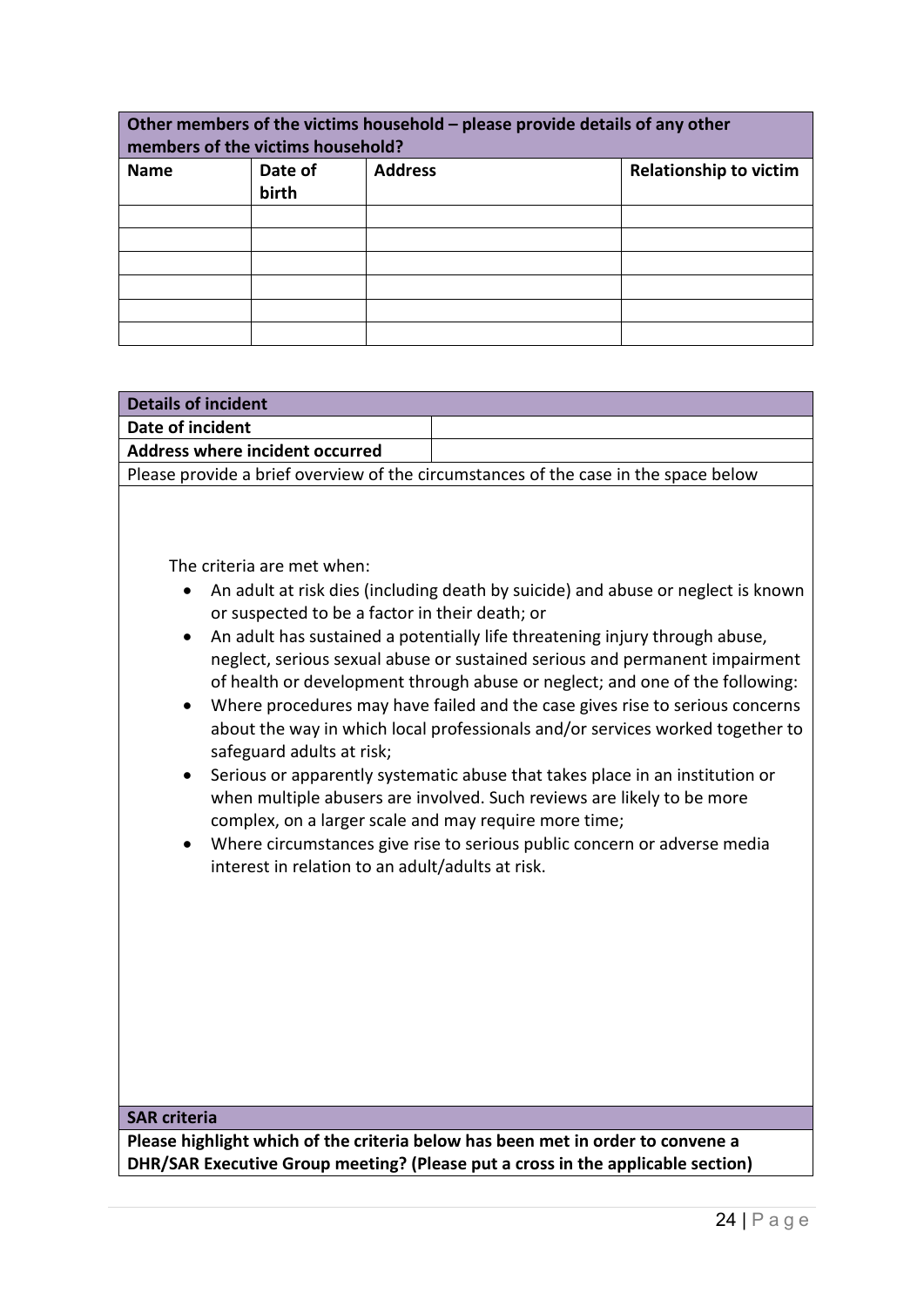| An adult at risk dies (including death by suicide) and abuse or neglect is known<br>or suspected to be a factor in their death;                                                                                                                                                                                                                                                                                                                                                                                                                                                                                                                                                                                                                                                                                                    |  |
|------------------------------------------------------------------------------------------------------------------------------------------------------------------------------------------------------------------------------------------------------------------------------------------------------------------------------------------------------------------------------------------------------------------------------------------------------------------------------------------------------------------------------------------------------------------------------------------------------------------------------------------------------------------------------------------------------------------------------------------------------------------------------------------------------------------------------------|--|
| An adult has sustained a potentially life threatening injury through abuse,<br>neglect, serious sexual abuse or sustained serious and permanent impairment<br>of health or development through abuse or neglect; and one of the following:<br>Where procedures may have failed and the case gives rise to serious<br>$\bullet$<br>concerns about the way in which local professionals and/or services<br>worked together to safeguard adults at risk;<br>Serious or apparently systematic abuse that takes place in an institution<br>$\bullet$<br>or when multiple abusers are involved. Such reviews are likely to be<br>more complex, on a larger scale and may require more time;<br>Where circumstances give rise to serious public concern or adverse<br>$\bullet$<br>media interest in relation to an adult/adults at risk. |  |

| Details of any agency known to or working with the victim |                    |               |                        |
|-----------------------------------------------------------|--------------------|---------------|------------------------|
| <b>Name</b>                                               | <b>Designation</b> | <b>Agency</b> | <b>Contact details</b> |
|                                                           |                    |               |                        |
|                                                           |                    |               |                        |
|                                                           |                    |               |                        |
|                                                           |                    |               |                        |

| Details of any agency known to or working with the alleged perpetrator |                    |        |                        |
|------------------------------------------------------------------------|--------------------|--------|------------------------|
| <b>Name</b>                                                            | <b>Designation</b> | Agency | <b>Contact details</b> |
|                                                                        |                    |        |                        |
|                                                                        |                    |        |                        |
|                                                                        |                    |        |                        |
|                                                                        |                    |        |                        |

Please return this form to **BusinessSupportSafeguardingAdults@barnsley.gcsx.gov.uk** within 48 hours of notification.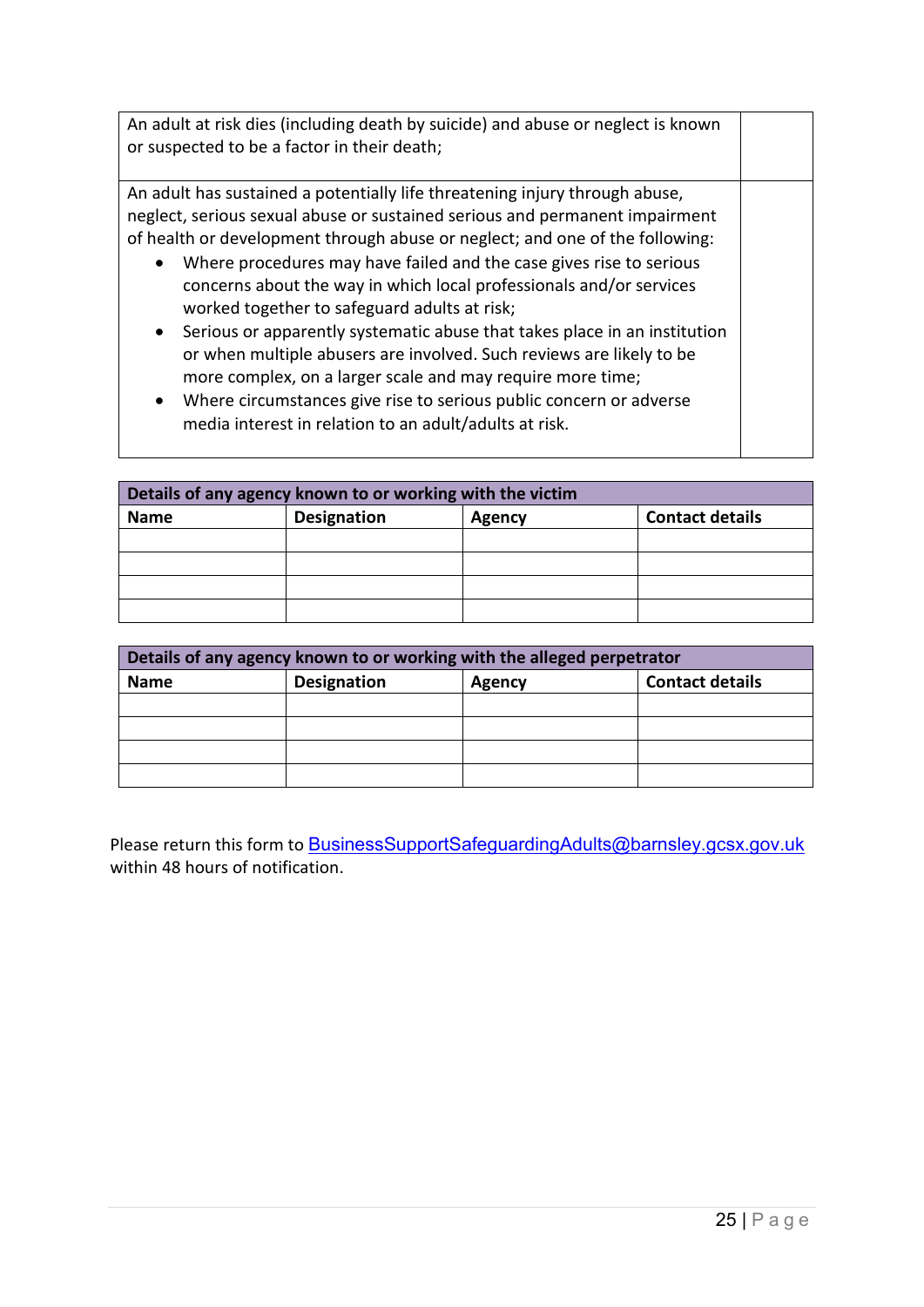# **Appendix 3a**

#### **Chronology - confidential Name of victim:**

 Please list the dates the victim were in contact with your agency (either in person through another source such as GP notes, files etc), the source of information, details about the nature of the contact and any comments.

| Victim chronology |               |               |                 |
|-------------------|---------------|---------------|-----------------|
| <b>Dates</b>      | <b>Source</b> | <b>Nature</b> | <b>Comments</b> |
|                   |               |               |                 |
|                   |               |               |                 |
|                   |               |               |                 |
|                   |               |               |                 |
|                   |               |               |                 |
|                   |               |               |                 |
|                   |               |               |                 |
|                   |               |               |                 |
|                   |               |               |                 |
|                   |               |               |                 |
|                   |               |               |                 |
|                   |               |               |                 |
|                   |               |               |                 |
|                   |               |               |                 |
|                   |               |               |                 |

*Please ensure this is in date order without acronyms.* 

| Alleged perpetrator chronology |               |               |                 |
|--------------------------------|---------------|---------------|-----------------|
| <b>Dates</b>                   | <b>Source</b> | <b>Nature</b> | <b>Comments</b> |
|                                |               |               |                 |
|                                |               |               |                 |
|                                |               |               |                 |
|                                |               |               |                 |
|                                |               |               |                 |
|                                |               |               |                 |
|                                |               |               |                 |
|                                |               |               |                 |
|                                |               |               |                 |
|                                |               |               |                 |
|                                |               |               |                 |
|                                |               |               |                 |
|                                |               |               |                 |
|                                |               |               |                 |
|                                |               |               |                 |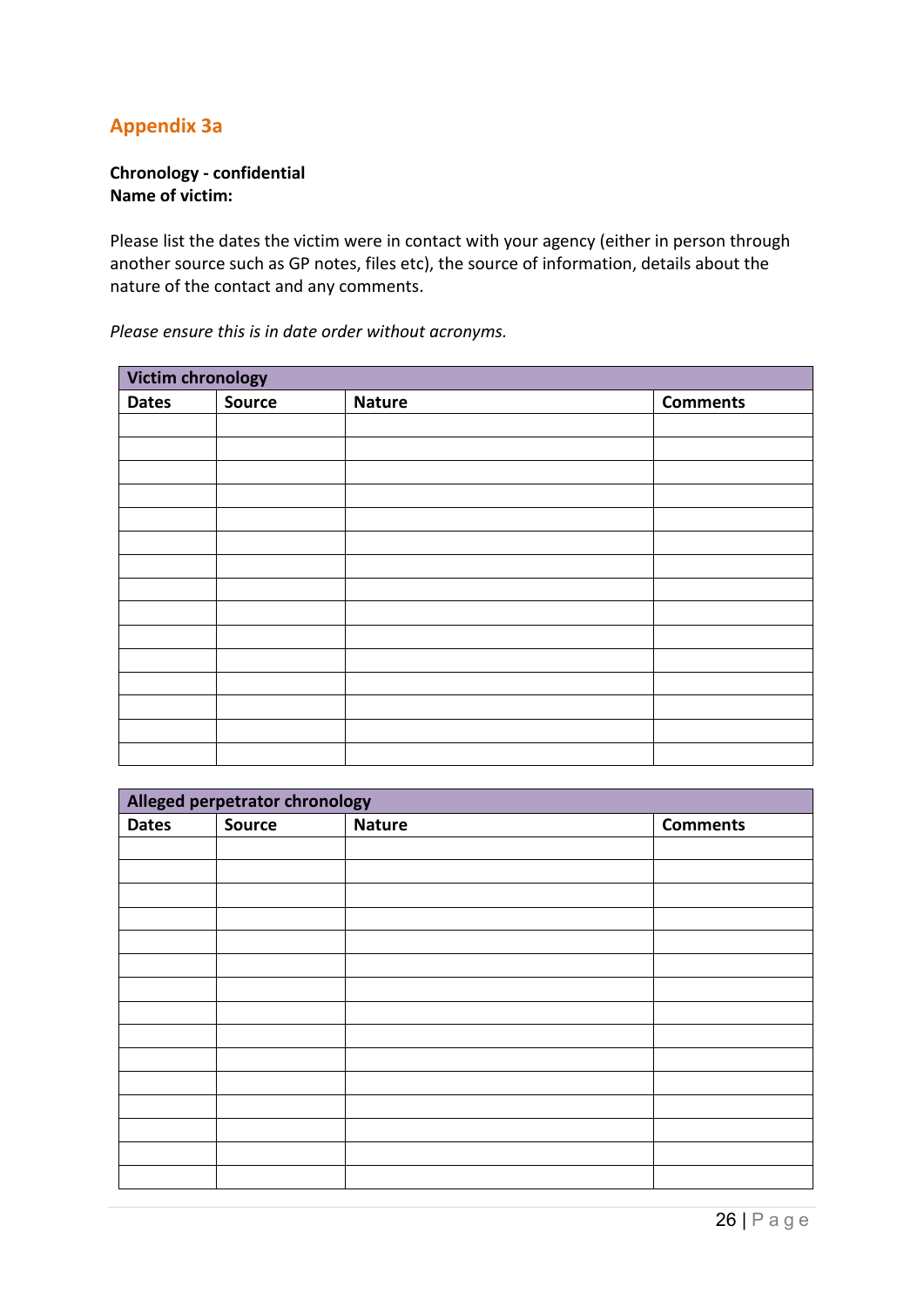# **Appendix 4 – Invite letter to Executive Group**

Dear colleague,

**Re: Invitation to attend a DHR/SAR Executive Group Meeting in relation to (Insert name, date of birth and address of victim).** 

 I am writing to inform you that an Executive Group meeting regarding the above named individual has been scheduled for (Insert time and date). The meeting will be held at (Insert location). **Please make a note of this date.** 

#### **Case Background:**

(Insert brief summary from DHR Notification form).

 Please bring along to the meeting any information you have in relation to this case. Note that a chronology of events has been compiled and will be used to inform the meeting.

Please confirm that you are able to attend.

Yours sincerely

 **Chair of the DHR/SAR Executive Group**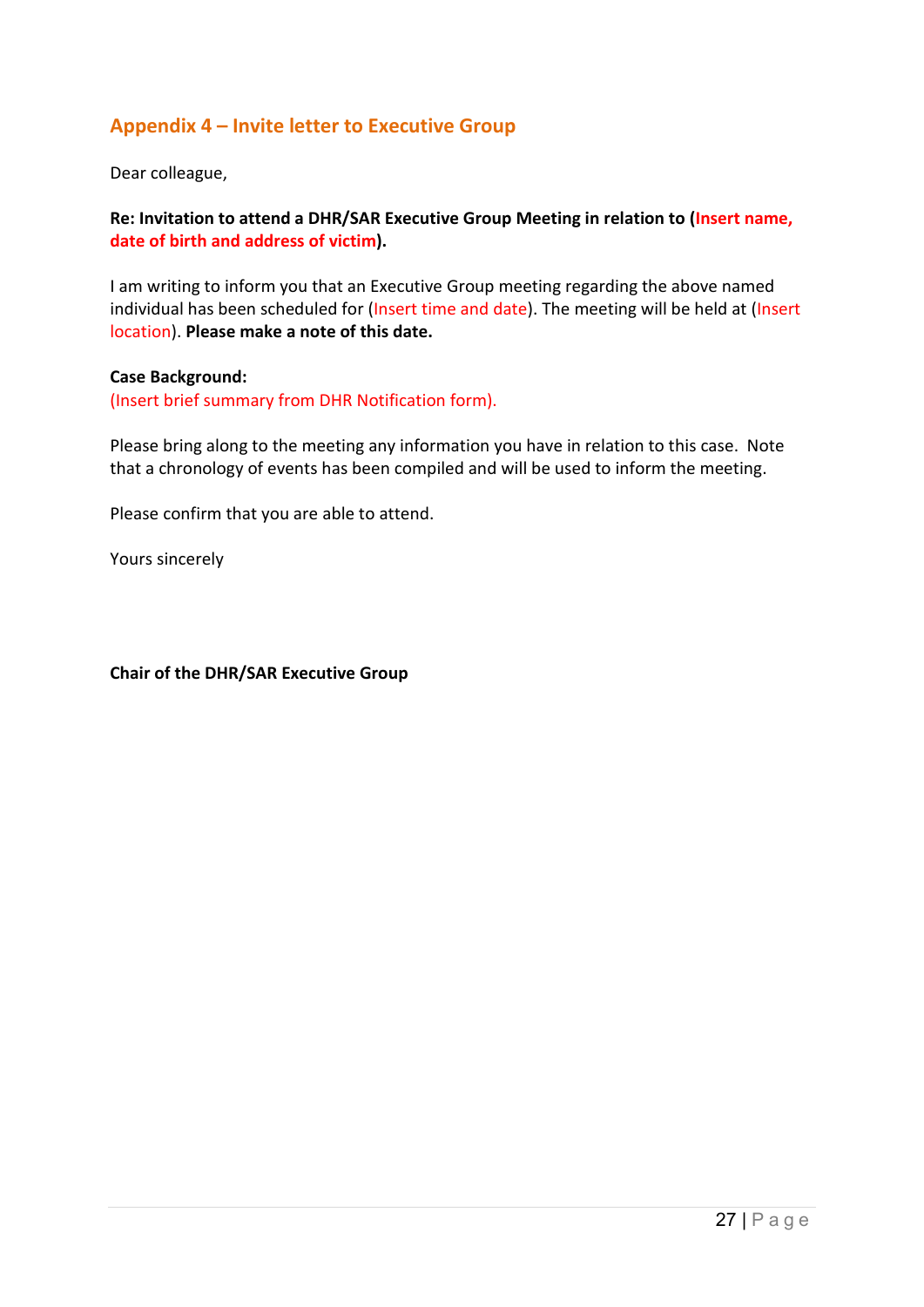# **Appendix 6 – Agenda template Executive Group**

# **Agenda Barnsley DHR/SAR Executive Group meeting**

# **Insert Date Insert Time Insert Venue**

#### 1. Welcome and Introductions

#### 2. Cases for consideration

#### 2a. Insert victim's name

Overview of the circumstances which led to an agency referring this case for consideration of undertaking a Domestic Homicide Review/SAR. Information known to agencies. Identification of any investigations. Has the criteria for conducting a Domestic Homicide Review/SAR been met?

#### 2b. Insert victim's name

Overview of the circumstances which led to an agency referring this case for consideration of undertaking a Domestic Homicide Review/SAR Information known to agencies. Identification of any investigations Has the criteria for conducting a Domestic Homicide Review/SAR been met? Agree on the recommendation to be forwarded to the Chair of Community Safety Partnership or Chair of the Safeguarding Board.

3. Any other business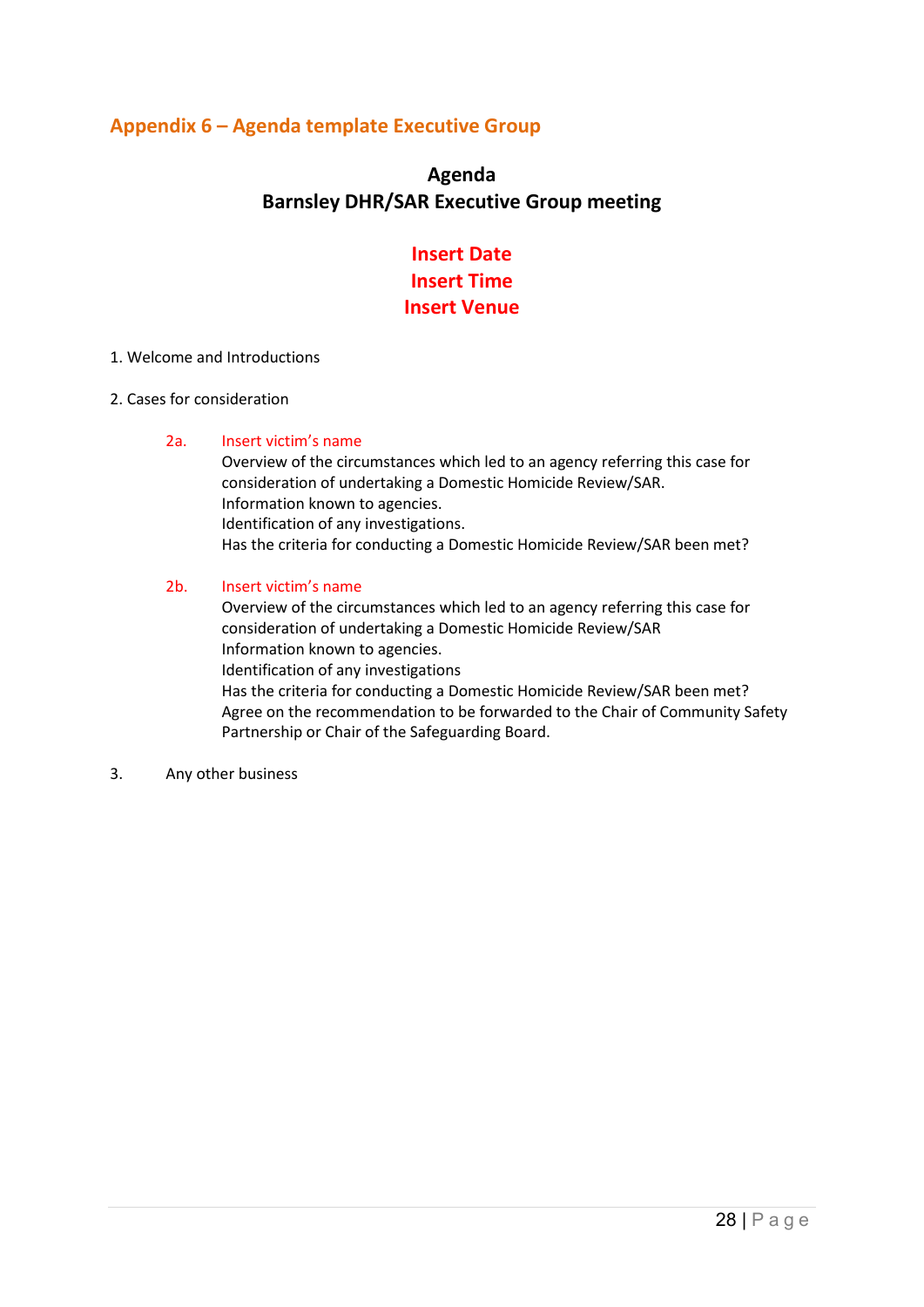# **Appendix 8 – Notifying family letter**

Dear

Re:

 Barnsley will be taking part in a Safeguarding Adult Review of their involvement in the case in I am writing to advise you that following on from (**Insert nature of incident**) a number of agencies in accordance with their duties under the Care Act 2014.

The purpose of such a Review is to establish whether there are lessons to be learned from the way in which local professionals and organisations worked together, with a view to improving service responses and inter-agency working in future.

 I would very much like you to contribute to the Review and ask whether you would be willing to way that agencies worked and the services that they provided. meet with me at a convenient local venue. This will be your opportunity to share your views on the

the above telephone number and the appropriate arrangements will be made? If you would like to contribute to the review may I ask that you make contact with (**Insert contact**) on

the above telephone number and the appropriate arrangements will be made?<br>If you have any queries please do not hesitate to contact (<mark>Insert contact</mark>) who is working with me on the review.

Yours sincerely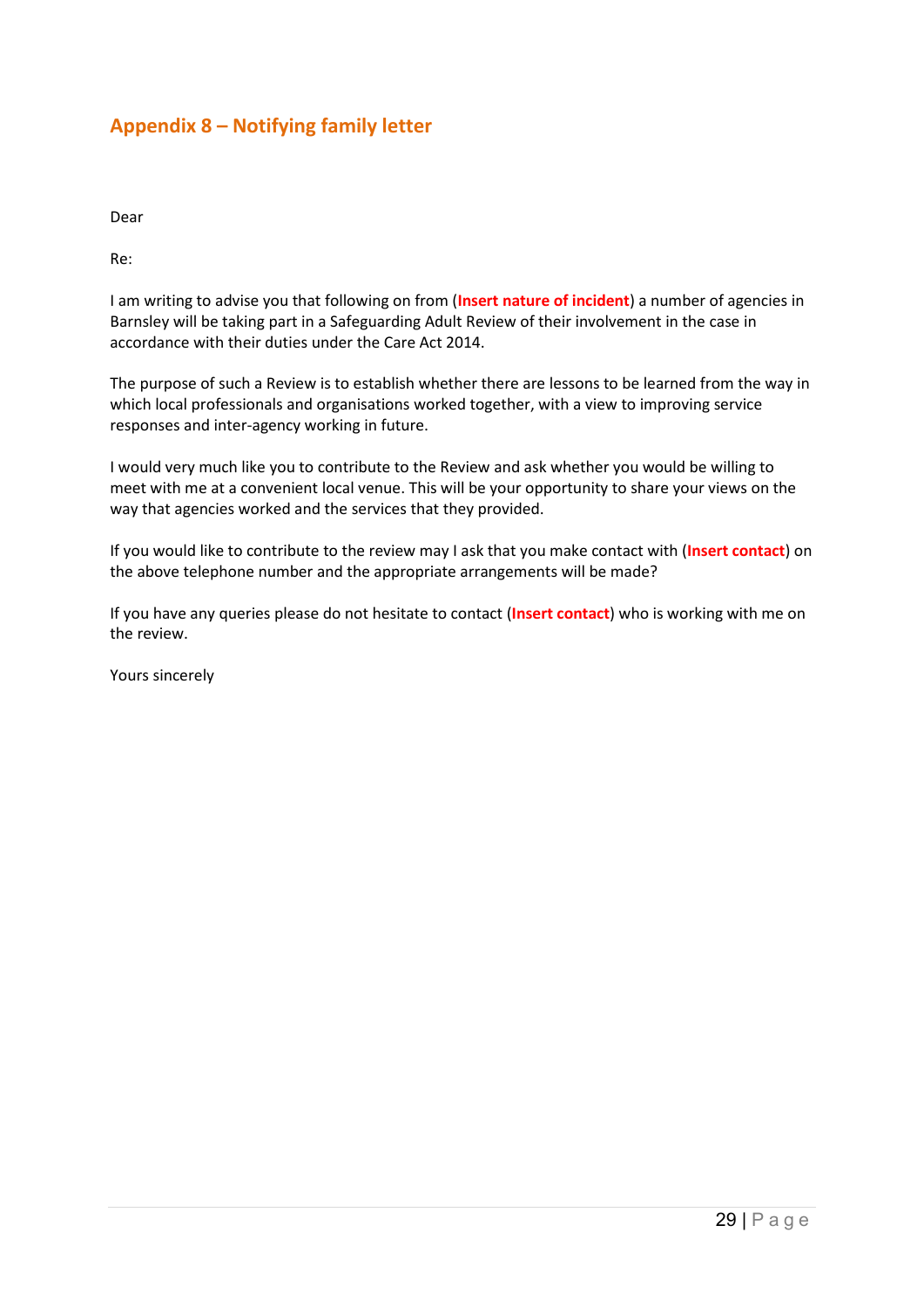# **Appendix 9 – Individual Management Review Terms of Reference and Report Template**

| barnsley<br><b>Community Safety</b><br>partnership                                                                                                                                                                                     | <b>Barnsley Safeguarding Adults</b><br><b>Board</b>                        |  |  |  |
|----------------------------------------------------------------------------------------------------------------------------------------------------------------------------------------------------------------------------------------|----------------------------------------------------------------------------|--|--|--|
|                                                                                                                                                                                                                                        |                                                                            |  |  |  |
| <b>Strictly Confidential</b><br>Please note Individual Management Reviews (IMRs) are confidential<br>documents, which belong to the individual organisations and should not be<br>shared with anybody outside of the SAR Review Panel. |                                                                            |  |  |  |
|                                                                                                                                                                                                                                        | <b>Individual Management Review</b>                                        |  |  |  |
|                                                                                                                                                                                                                                        | For inclusion in                                                           |  |  |  |
|                                                                                                                                                                                                                                        | <b>Barnsley Safeguarding Adults Board Safeguarding Adult Review Report</b> |  |  |  |
| <b>Relating to:</b>                                                                                                                                                                                                                    | Insert name of person to whom SAR relates                                  |  |  |  |
| <b>Author:</b>                                                                                                                                                                                                                         |                                                                            |  |  |  |
| <b>Contact details:</b>                                                                                                                                                                                                                |                                                                            |  |  |  |
| Date:                                                                                                                                                                                                                                  |                                                                            |  |  |  |
| <b>Report and Recommendations Ratified by:</b>                                                                                                                                                                                         |                                                                            |  |  |  |
| Date:                                                                                                                                                                                                                                  |                                                                            |  |  |  |
|                                                                                                                                                                                                                                        |                                                                            |  |  |  |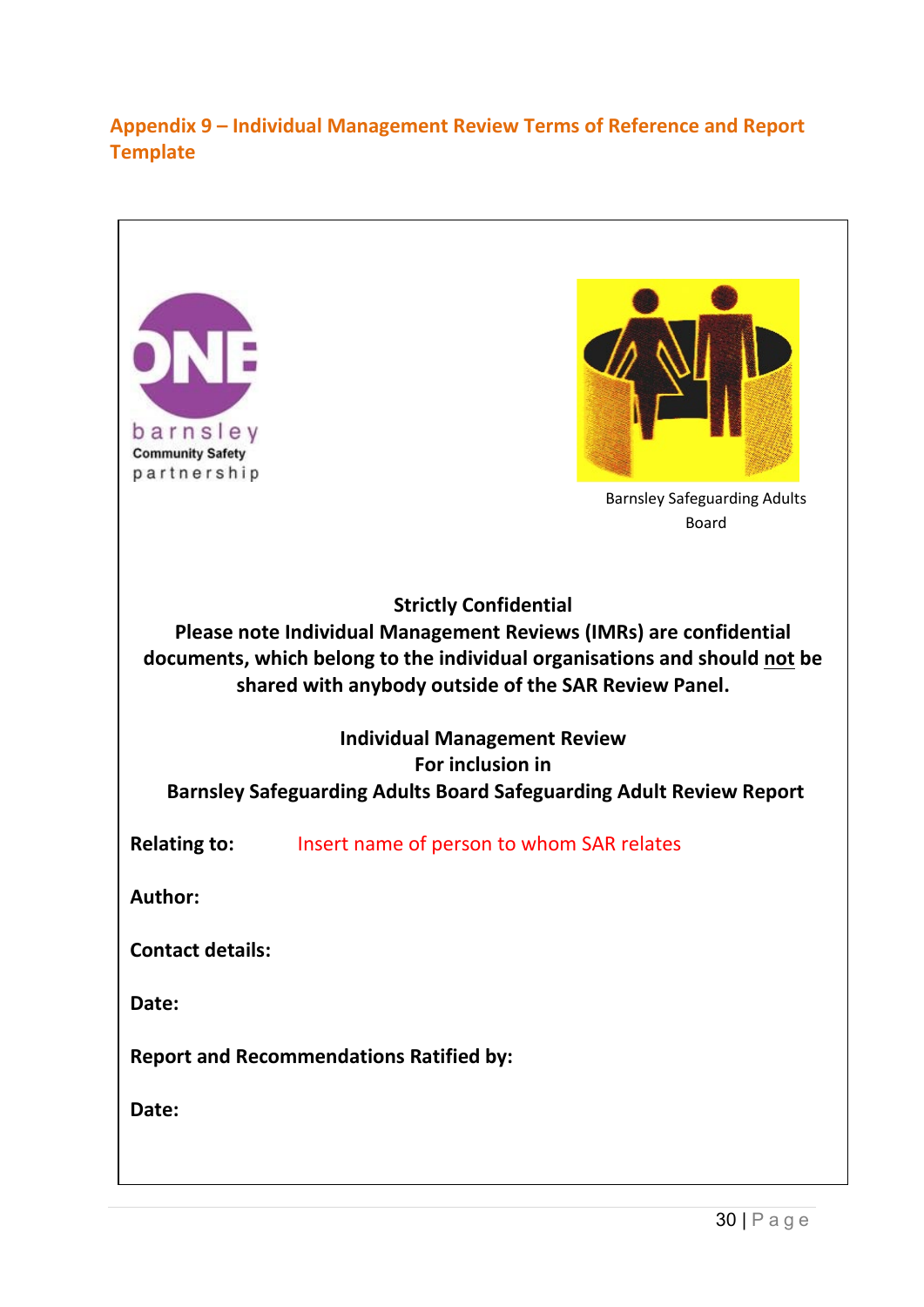#### **Contents**

# Page No.

- 1. Introduction
- 2. Terms of reference
- 3. Family Profile
- 4. Methodology
- 5. Chronology
- 6. Analysis
- 7. Lessons Learnt
- 8. Recommendation
- 9. Action Plan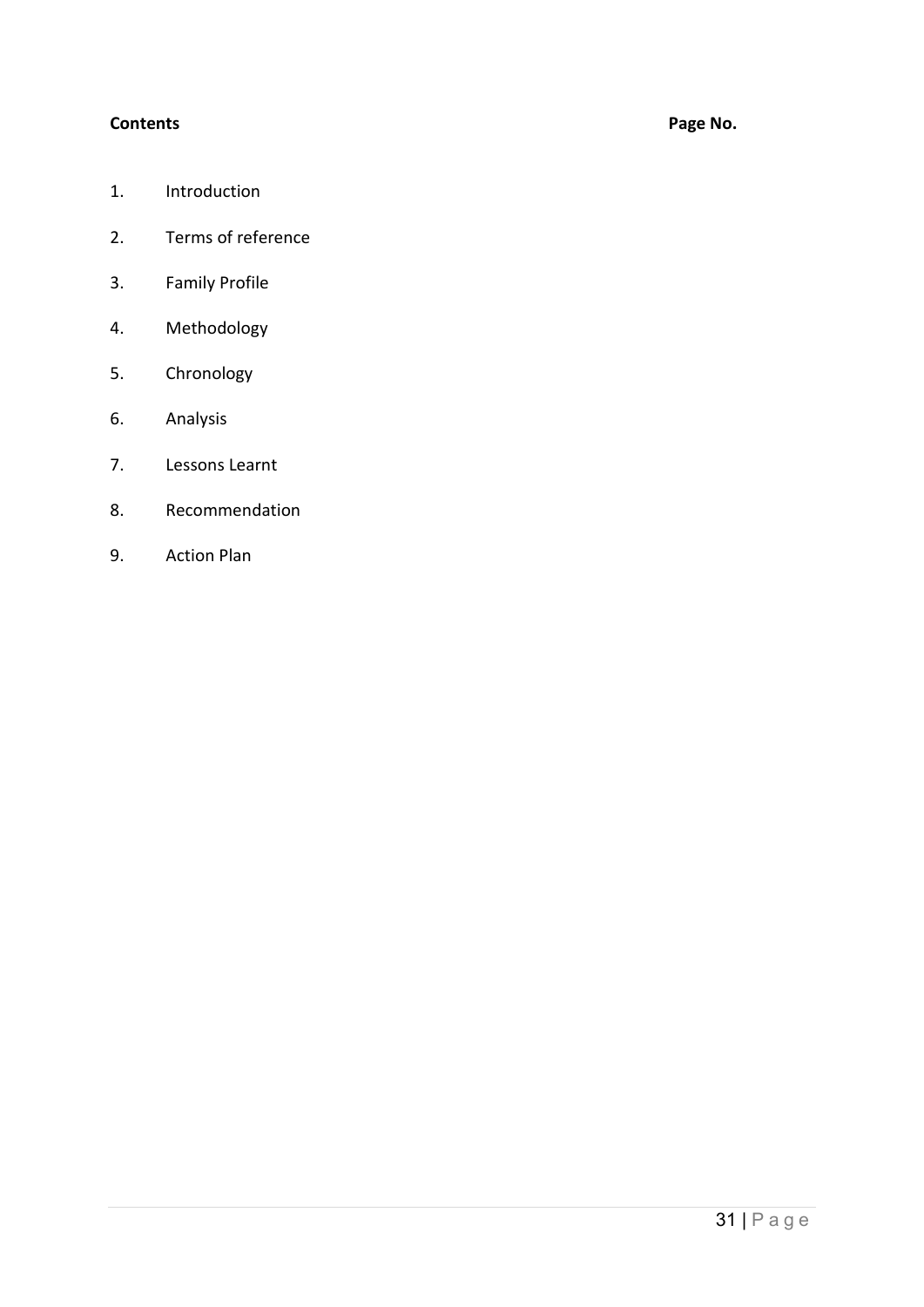#### **1. Introduction**

Provide an introduction to the case.

#### **2. Terms of reference**

These terms of reference are subject to review and updating as the SAR progresses.

The purpose of the SAR is to:

- • Establish what lessons are to be learned from the death/serious incident of neglect or abuse regarding the way in which local professionals and organisations work individually and together to safeguard victims;
- • Identify clearly what those lessons are both within and between agencies, how and within what timescales they will be acted on, and what is expected to change as a result;
- • Apply these lessons to service responses including changes to policies and procedures as appropriate; and
- through improved intra and inter-agency working. • Identify what needs to change in order to reduce the risk of such tragedies happening in the future to prevent abuse or neglect and improve service responses for all adults at risk
- • Ensure the review is conducted according to best practice, with effective analysis and conclusions of the information related to the case.
- Establish what lessons are to be learned from the case about the way in which local professionals and organisations work individually and together to safeguard and support victims of abuse or neglect.
- • Identify clearly what those lessons are, both within and between agencies, how and within what timescales they will be acted on and what is expected to change as a result.
- • Apply these lessons to service responses including changes to policies and procedures as appropriate; and
- Reduce the risk of abuse or neglect and improve service responses through improved intra and inter-agency working.
- • Whether family, friends or colleagues want to participate in the review and if so whether they were aware of any abusive behaviour from the alleged perpetrator to the victim, prior to the serious incident.

The Terms of Reference that will be addressed in the Individual Management Reviews are:

- $a.$ To review each agency's involvement with the following people between the following dates - from **INSERT DATE** to **INSERT DATE**.
	- Victim's name, Date of birth and Date of death (if applicable)
	- Address
	- Alleged perpetrator's name and Date of birth
	- Address
	- Children
	- Address
	- Further address identified

Agencies with relevant knowledge of the victim or perpetrator before this time are asked to provide a brief synopsis of their involvement.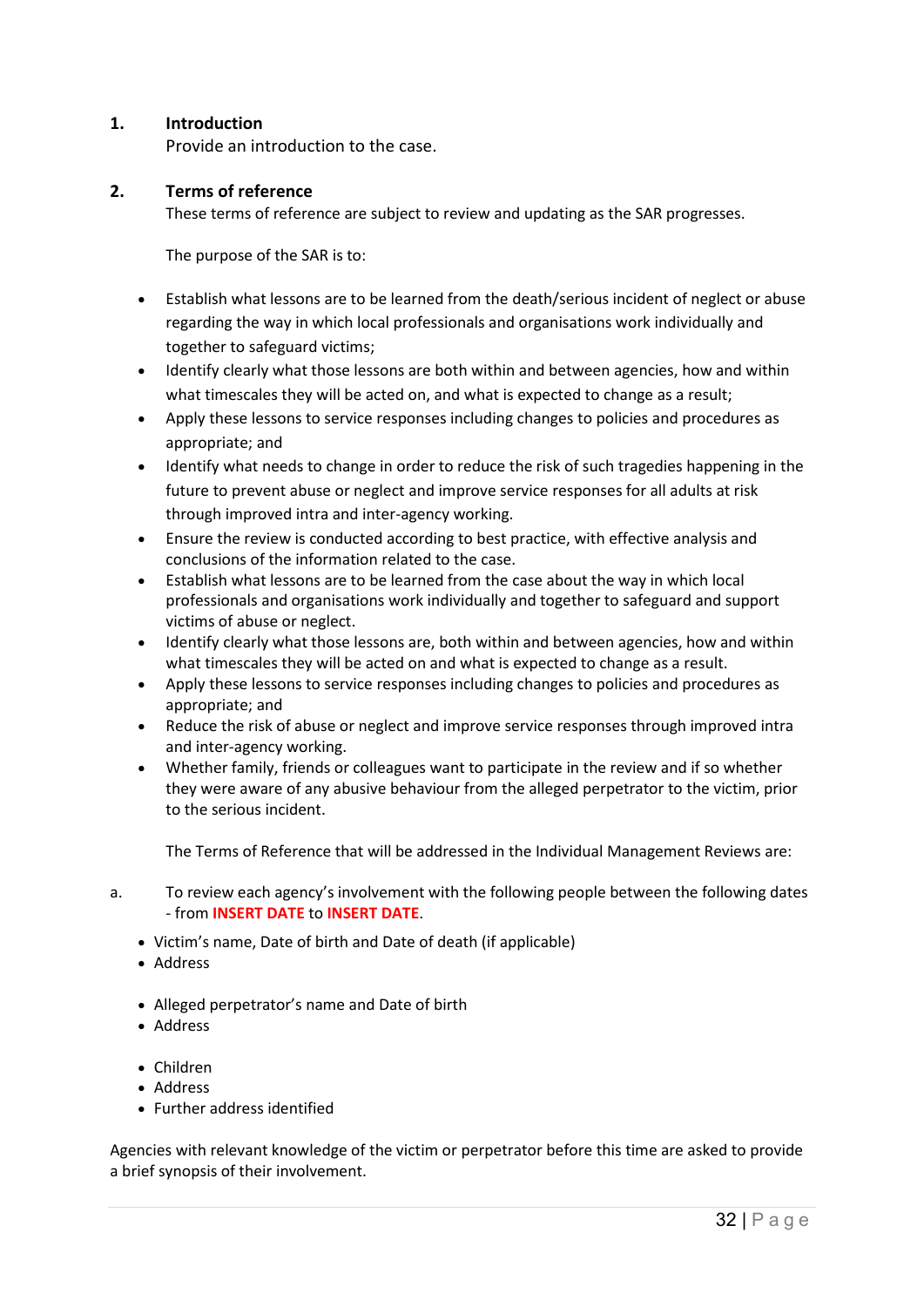The review will address:

- a. Whether the incident was a 'one off' or whether more could have been done to prevent the abuse or neglect from occurring.
- b. Whether there were any barriers experienced by the adult at risk or family / friends / colleagues in reporting abuse, including whether they knew how to report their concerns.
- c. Whether the adult at risk had experienced abuse or neglect previously in Barnsley or elsewhere.
- d. Whether professionals missed opportunities for professionals to identify and deal with the abuse at an earlier stage.
- whether this was known to any agencies. e. Whether the alleged perpetrator had any previous history of abusive behaviour and
- f. Effectiveness of partnership working and information sharing in relation to the adult at risk and the alleged perpetrator.
- g. Any training or awareness raising requirements that are necessary to ensure a greater knowledge and understanding of safeguarding adults in the borough.
- h. Give appropriate consideration to any equality and diversity issues that appear pertinent to the victim or perpetrator, e.g. age, disability, ethnicity, religion and belief, sexual orientation.

#### **Questions to be covered in the IMR**

 The review should consider the events that occurred, the decisions made and the actions taken or management could be improved, the review should consider not only what happened but why.. not taken. Where judgements were made or actions taken that indicate that practice or The following are examples of the areas that will need to be considered:

- potential indicators of abuse and aware of what to do if they had concerns about a victim or perpetrator? Was it reasonable to expect them, given their level of training and knowledge, to • Were practitioners sensitive to the needs of the victim and the perpetrator, knowledgeable about fulfil these expectations?
- Did the agency have policies and procedures for risk assessment and risk management for abuse victims or perpetrators and were those assessments correctly used in the case of this victim/perpetrator? Did the agency have policies and procedures in place for dealing with concerns about abuse? Were these assessment tools, procedures and policies professionally accepted as being effective? Was the victim subject to a MARAC?
- • Did the agency comply with domestic violence and abuse protocols agreed with other agencies, including any information-sharing protocols?
- • What were the key points or opportunities for assessment and decision making in this case? Do assessments and decisions appear to have been reached in an informed and professional way?
- • Did actions or risk management plans fit with the assessment and decisions made? Were assessments, given what was known or what should have been known at the time? appropriate services offered or provided, or relevant enquiries made in the light of the
- • When, and in what way, were the victim's wishes and feelings ascertained and considered? Is it reasonable to assume that the wishes of the victim should have been known? Was the victim informed of options/choices to make informed decisions? Were they signposted to other agencies?
- Was anything known about the perpetrator? For example, were they being managed under MAPPA?
- Had the victim disclosed to anyone and if so, was the response appropriate?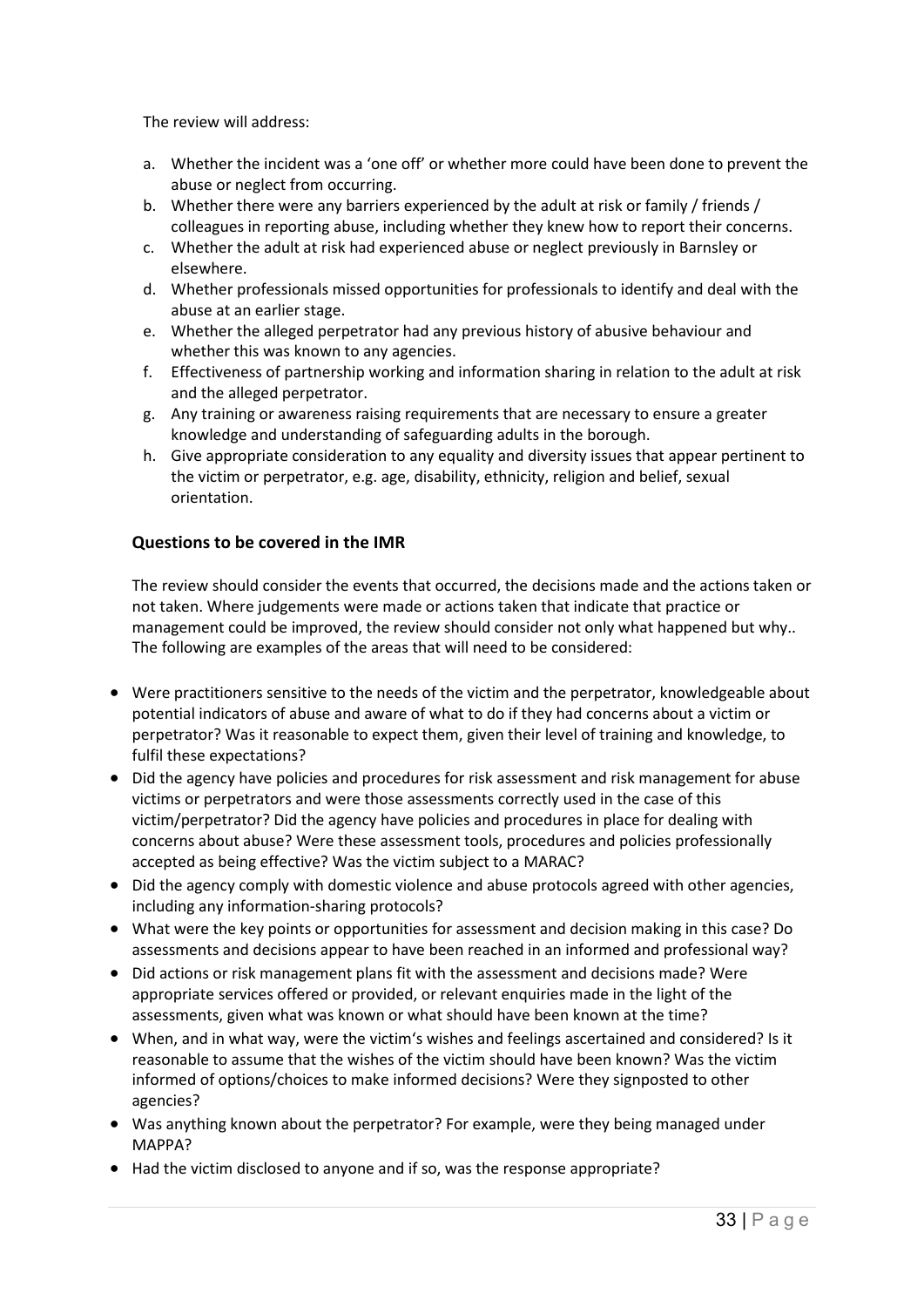- Was this information recorded and shared, where appropriate?
- • Were procedures sensitive to the ethnic, cultural, linguistic and religious identity and sexual orientation of the victim, the perpetrator and their families? Was consideration for vulnerability and disability necessary?
- Were senior managers or other agencies and professionals involved at the appropriate points?
- • Are there ways of working effectively that could be passed on to other organisations or individuals?
- • Are there lessons to be learned from this case relating to the way in which this agency works to safeguard victims and promote their welfare, or the way it identifies, assesses and manages the risks posed by perpetrators? Where can practice be improved? Are there implications for ways of working, training, management and supervision, working in partnership with other agencies and resources?
- How accessible were the services for the victim and perpetrator?
- To what degree could the death/serious incident have been accurately predicted and prevented?

#### **3. Family Profile**

Provide details of the family profile.

#### **4. Methodology**

Please record the methodology used including extent of document review and interviews undertaken.

#### **5. Chronology**

 set out in the Terms of Reference. State when the victim/perpetrator/family member was  or not for the purposes of this IMR. **Please do not refer to workers by name. For clarity use reasons there is a table in the appendices for codes used which will be removed prior to**  Construct a comprehensive chronology of involvement by agencies over the period of time seen including antecedent history where relevant. *Please do not include full names or addresses in this section.* Identify the details of the professionals from within your agency who were involved with the victim, perpetrator, family and whether they were interviewed **SW1, SW2 for social workers and HV1, HV2 for health visitors etc. For confidentiality circulation.** 

**Source of information**: State whether information from interview with staff, case notes, supervision notes etc.

**Subject of recording**: Using initials only state who the entry relates to i.e. deceased, suspect, parent, sibling, child etc.

Template to be used for the chronology:

#### **Chronology - confidential**

#### **Name of victim:**

 Please list the dates the victim was in contact with your agency (either in person through another source such as GP notes, files etc), the source of information, details about the nature of the contact and any comments.

*Please ensure this is in date order without acronyms.*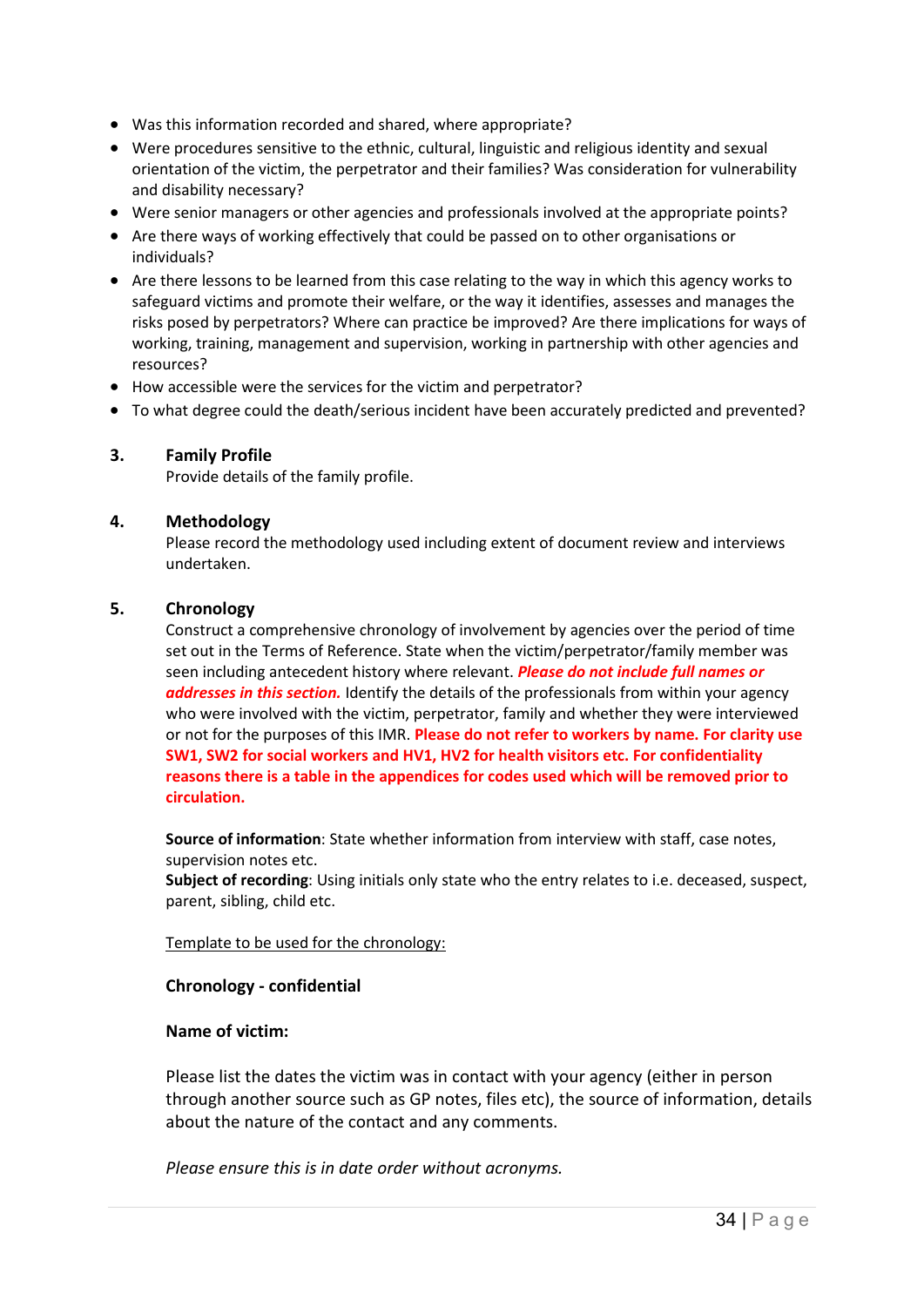| <b>Victim Chronology</b> |                          |                         |                                 |                 |  |  |
|--------------------------|--------------------------|-------------------------|---------------------------------|-----------------|--|--|
| <b>Dates</b>             | Source of<br>information | Subject of<br>recording | <b>Nature of</b><br>information | <b>Comments</b> |  |  |
|                          |                          |                         |                                 |                 |  |  |
|                          |                          |                         |                                 |                 |  |  |
|                          |                          |                         |                                 |                 |  |  |
|                          |                          |                         |                                 |                 |  |  |
|                          |                          |                         |                                 |                 |  |  |
|                          |                          |                         |                                 |                 |  |  |

| <b>Perpetrator Chronology</b> |                          |                         |                                 |                 |  |  |
|-------------------------------|--------------------------|-------------------------|---------------------------------|-----------------|--|--|
| <b>Dates</b>                  | Source of<br>information | Subject of<br>recording | <b>Nature of</b><br>information | <b>Comments</b> |  |  |
|                               |                          |                         |                                 |                 |  |  |
|                               |                          |                         |                                 |                 |  |  |
|                               |                          |                         |                                 |                 |  |  |
|                               |                          |                         |                                 |                 |  |  |
|                               |                          |                         |                                 |                 |  |  |
|                               |                          |                         |                                 |                 |  |  |

#### **6. Analysis**

 practice against guidance and relevant legislation. Please consider further analysis in respect of key critical factors, which are not otherwise covered by the sections above, using the Consider the events that occurred, the decisions made and the actions taken or not. Assess Terms of Reference headings.

#### **7. Lessons Learnt**

Consider both the practice that occurred, including any good practice and areas for improvement.

#### **8. Recommendation**

 Recommendations should be focussed on the key findings of the IMR and be specific about the outcome which they are seeking. These will be used to develop the action plan.

#### **9. Action Plan**

 Actions should be Specific, Measurable, Achievable, Realistic, Timely, Evaluation, Review (SMARTER)